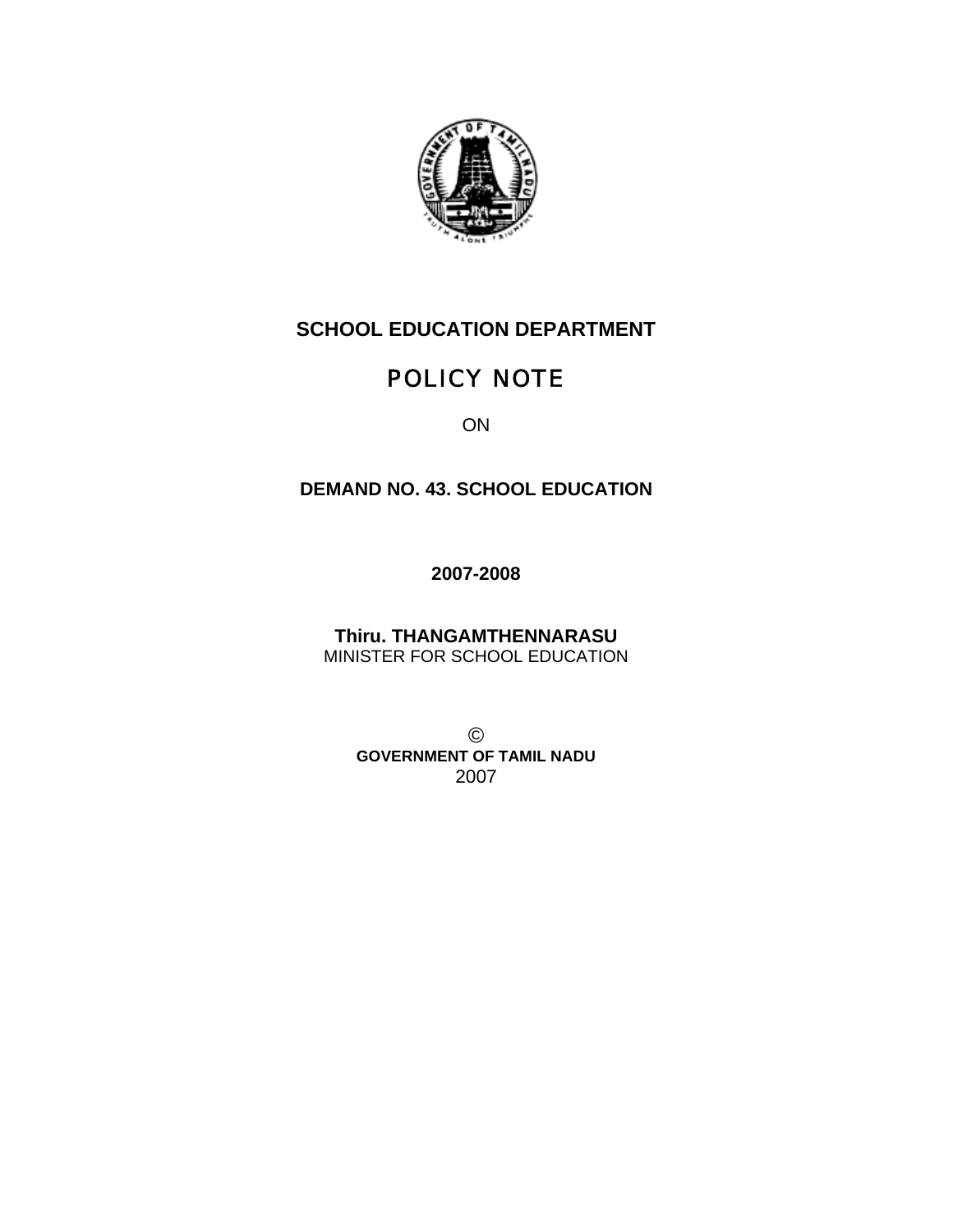# **CONTENTS**

| 1 |                | Policy                                   |
|---|----------------|------------------------------------------|
| 2 |                | <b>Important Achievements</b>            |
| 3 |                | <b>Financial Outlay</b>                  |
| 4 |                | Part – II Schemes for the year 2007-2008 |
| 5 |                | Acts and Rules                           |
| 6 |                | Policy and Schemes                       |
|   | 1.             | <b>Elementary Education</b>              |
|   | 2.             | Secondary and Higher Secondary Education |
|   | 3.             | <b>Matriculation Schools</b>             |
|   | 4.             | Teacher Education, Research and Training |
|   | 5.             | Non-Formal and Adult Education           |
|   | 6.             | <b>Government Examinations</b>           |
|   | 7 <sub>1</sub> | <b>Teacher Recruitment Board</b>         |
|   | 8.             | Tamil Nadu Text Book Corporation         |
|   | 9.             | <b>Public Libraries</b>                  |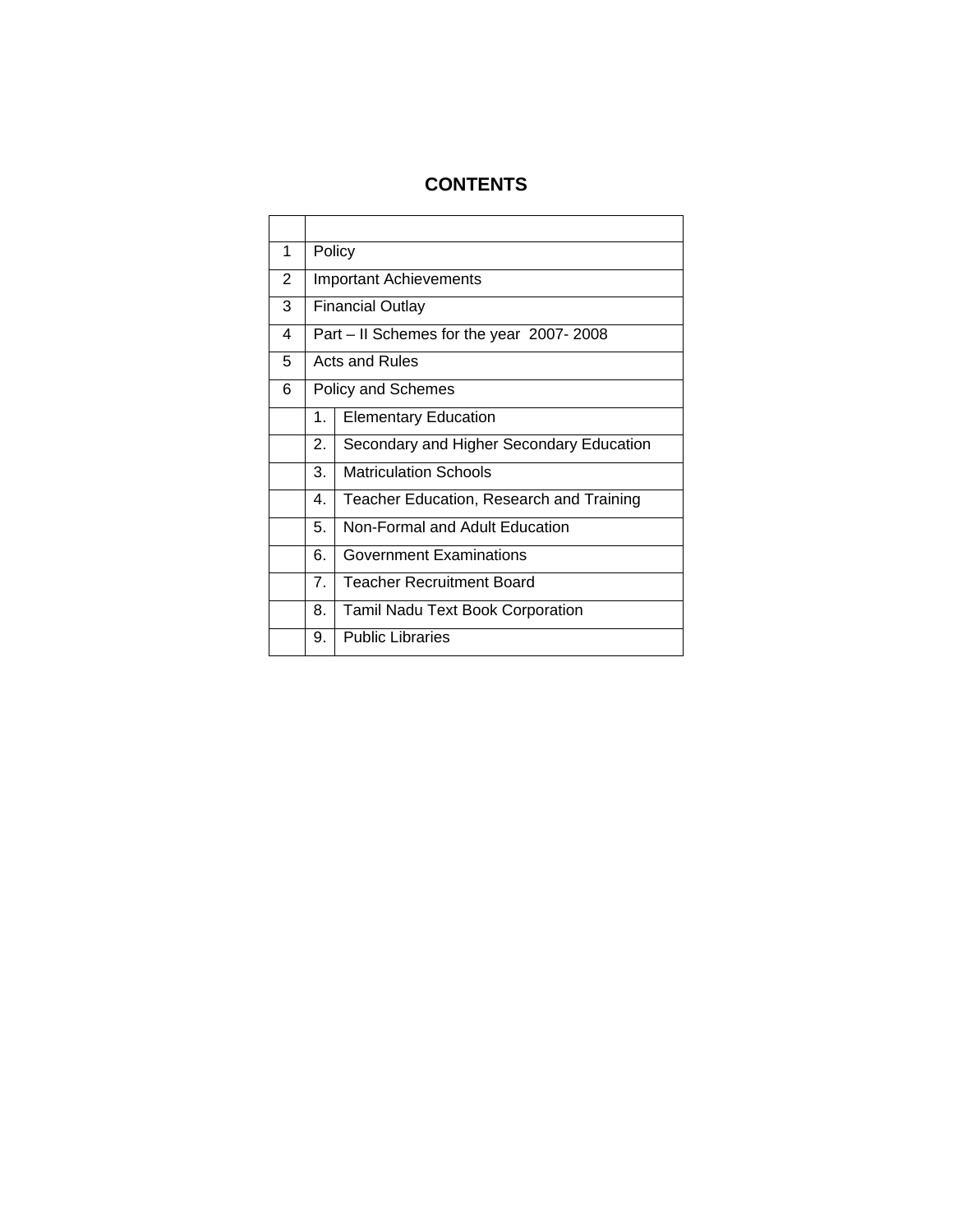# **SCHOOL EDUCATION DEPARTMENT POLICY**

அறிவற்றங் காக்கும் கருவி செறுவாா்க்கும் உள்ளழிக்கல் ஆகா அரண்.

#### **"Wisdom's weapon wards off all woes It is a fort defying foes".**

## - **Thiruvalluvar.**

Under the leadership of our Hon'ble Chief Minister, Tamil Nadu becomes the forefront state in India in Educational development. The Government in School Education Department had formulated the following policies for implementation.

- To focus on imparting quality Education to all children.
- To ensure that all school age children are enrolled in school.
- To augment the child friendly methodology of teaching in elementary schools.
- To bring out inherent talents of students in primary and upper primary schools.
- To achieve universal retention by 2010.
- Enabling all those who have successfully completed primary education to pursue secondary and higher secondary education.
- Bridging Gender, Socio Economic and disability barriers.
- Improving the professional skills of teachers.
- Preparing the students with skill on self employment.
- To impart computer education to all students.
- To disseminate health education in Schools.
- To improve basic amenities and infrastructure facilities in schools.
- To select teachers with attitude and ability for Government Schools.
- Achieving total literacy.
- Reducing Gender disparity in literacy through special literacy programmes for women.
- To print and supply quality text books and note books to students.
- To promote library movement as people movement enabling life long self education.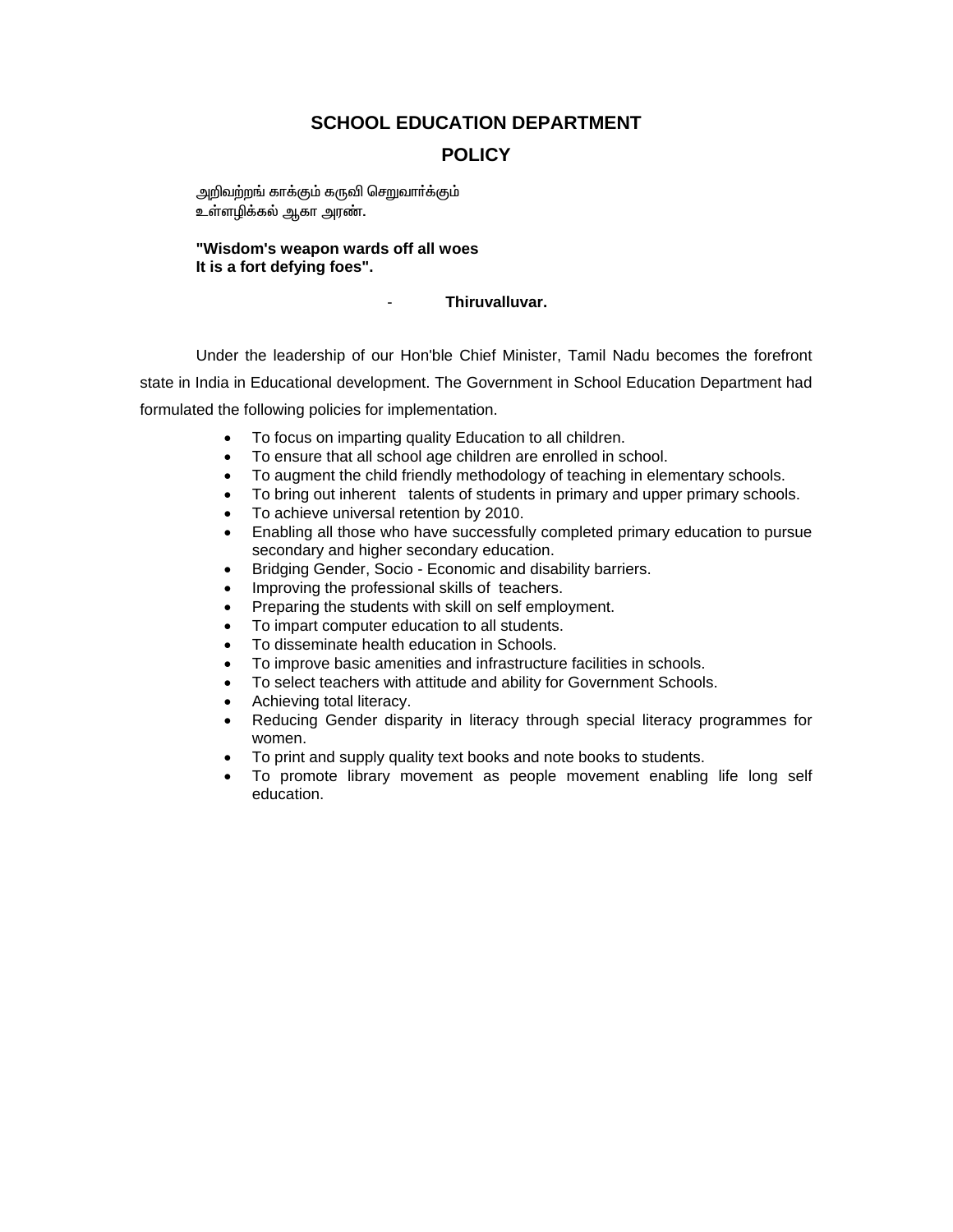## **IMPORTANT ACHIEVEMENTS OF SCHOOL EDUCATION DEPARTMENT**

- $\triangleright$  In consonance with this Government's announcement in the Budget speech 2006-2007, a law has been enacted for making Tamil a compulsory language subject in Schools. Another law has been enacted to celebrate  $15<sup>th</sup>$  July the birth day of Perunthalivar Kamarajar as "Education Development day"
- $\triangleright$  Teachers employed on contract basis and paid consolidated pay in Government and Government aided schools are now being paid time scale of pay from 1.6.2006. This has benefited 46605 teachers at an expenditure of 345 crores per annum.
- ¾ 7979 B.T. Teacher posts for 6,7,8 classes in Government High Schools / Higher Secondary Schools , 1926 B.T Teachers posts for Middle schools and 150 District coordinator posts have been created under "Education for all" scheme and action is being taken to fill up the above posts as per employment exchange seniority.
- $\triangleright$  The scheme of distribution of free bicycles and free text books to school students, the scheme of provision of free bus passes and the scheme of issue of community certificate, Nativity Certificate and Income Certificate to the students studying  $10<sup>th</sup>$  and  $12<sup>th</sup>$  standards in the school itself are continued to be implemented.
- ¾ During the year 2006-07, 120 middle schools and 120 High schools have been upgraded as High schools and Higher Secondary schools respectively.
- ¾ Construction of buildings of 14354 Class room buildings and 1075 Cluster Resource Centre under "Sarva Shiksha Abhiyan" scheme at a cost of Rs.332 crore are under progress.
- ¾ 1880 Computer instructor posts have been created for implementing Computer Education in all Government, Municipal and Corporation Higher Secondary Schools. It is also proposed to provide computers at a cost of 118 crore to these schools.
- ¾ In educationally backward districts such as Dharmapuri, Villupuram, Perambular, Salem and Erode, 200 schools have been identified in which students scored below average pass percentage, special coaching is being given to them in the schools itself at a cost of Rs.78 lakhs per annum.
- $\triangleright$  A task force has been constituted to examine how to prevent accidents involving students and adopt road safety measures.
- $\triangleright$  A High Level Committee has been constituted to examine how to provide uniform standard of education (சமச்சீர் கல்வி) to all the students.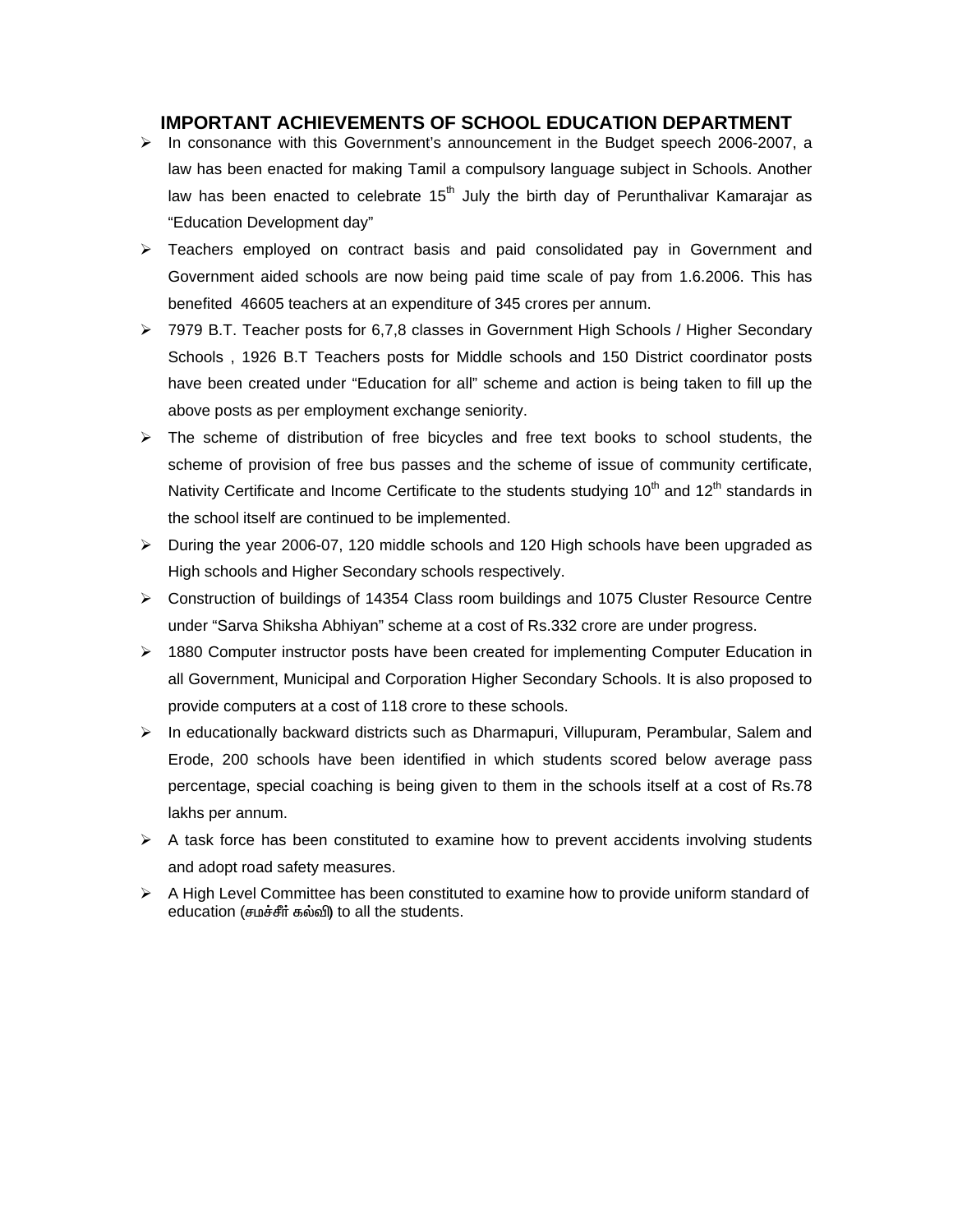# **FINANCIAL OUTLAY**

 The outlay for School Education in 2007-2008 in Demand No. 43 is Rs.7056.57 Crores. Of this Rs.847.84 Crores is under Plan Schemes.

|                                                                                   | <b>Budget Estimate for 2007-2008</b>                     |                                      |           |                   |           |  |
|-----------------------------------------------------------------------------------|----------------------------------------------------------|--------------------------------------|-----------|-------------------|-----------|--|
|                                                                                   |                                                          | <b>Head of Account</b>               | Plan      | Non-Plan          | Total     |  |
|                                                                                   |                                                          |                                      |           | (Rupees in Lakhs) |           |  |
| 2059<br>Public Works-Maintenance<br>and repairs of Government<br>School Buildings |                                                          |                                      | 2966.97   | 2966.97           |           |  |
| 2202                                                                              |                                                          | <b>General Education</b>             |           |                   |           |  |
|                                                                                   | 01                                                       | <b>Elementary Education</b>          | 45234.77  | 314545.71         | 359780.48 |  |
|                                                                                   | 02                                                       | Secondary Education                  | 20082.27  | 299190.42         | 319272.69 |  |
|                                                                                   | 04                                                       | <b>Adult Education</b>               | 0.02      | 84.26             | 84.28     |  |
|                                                                                   | 05                                                       | Language Development                 | 2.53      | 508.16            | 510.69    |  |
| <b>Total - General Education</b>                                                  |                                                          | 65319.59                             | 614328.55 | 679648.14         |           |  |
| 2204                                                                              |                                                          | Sports & Youth Services              | 268.12    | 161.12            | 429.24    |  |
| 2205                                                                              |                                                          | Arts & Culture - Public<br>Libraries | --        | 2626.50           | 2626.50   |  |
| 2225                                                                              |                                                          | Welfare of SC/ST and Other<br>BCs.   | 3005.36   | 21.71             | 3027.07   |  |
| 2235                                                                              |                                                          | Social Security & Welfare            | --        | 427.21            | 427.21    |  |
|                                                                                   | Secretariat - Social Services<br>2251                    |                                      | --        | 335.39            | 335.39    |  |
| 4202<br>Sports, Art and Culture                                                   |                                                          | Capital Outlay on Education,         | 16190.84  |                   | 16190.84  |  |
| 7610                                                                              |                                                          | Loans to Govt. Servants etc.         | --        | 5.00              | 5.00      |  |
| 7615                                                                              |                                                          | Miscellaneous Loans                  | --        | 0.50              | 0.50      |  |
|                                                                                   | <b>GRAND TOTAL</b><br>84783.91<br>620872.95<br>705656.86 |                                      |           |                   |           |  |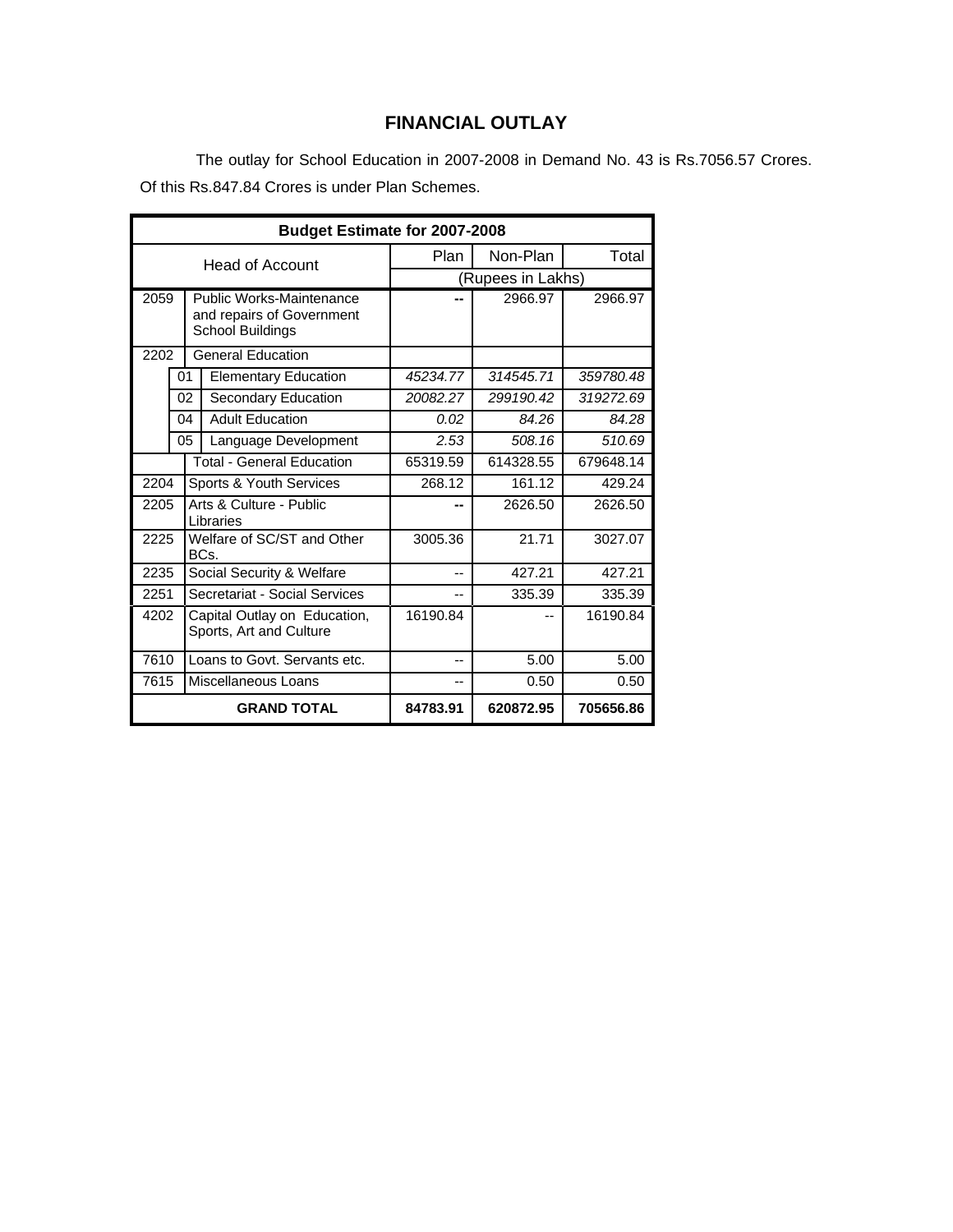|                |                                                                                                                                                    | <b>Allocated Outlay</b> |                |  |
|----------------|----------------------------------------------------------------------------------------------------------------------------------------------------|-------------------------|----------------|--|
| SI.No.         | Description of the Scheme                                                                                                                          | Plan                    | Non-Plan       |  |
|                |                                                                                                                                                    | Schemes                 | <b>Schemes</b> |  |
|                |                                                                                                                                                    |                         | (Rs. in Lakhs) |  |
|                | <b>SECRETARIAT</b>                                                                                                                                 |                         |                |  |
| 1              | <b>Computerisation of School Education</b><br>Department                                                                                           |                         | 4.50           |  |
|                | <b>ELEMENTARY EDUCATION</b>                                                                                                                        |                         |                |  |
| $\overline{2}$ | Construction of Office building for the<br>District Elementary Education Office,<br>Madurai                                                        | 11.12                   |                |  |
| 3              | Construction of Office building for 5<br><b>Assistant Elementary Education</b><br><b>Offices</b>                                                   | 20.00                   |                |  |
| 4              | Provision of computers with<br>accessories to 100 Assistant<br><b>Elementary Education Offices</b>                                                 |                         | 45.00          |  |
| 5              | <b>Provision of Furtniture</b>                                                                                                                     |                         | 2.10           |  |
| 6              | Computer training to staff                                                                                                                         |                         | 1.24           |  |
| 7              | Construction of office Building for                                                                                                                | 30.00                   |                |  |
|                | Directorate of Elementary Education                                                                                                                |                         |                |  |
|                | <b>SCHOOL EDUCATION</b>                                                                                                                            |                         |                |  |
| 8              | Provision of Science Equipments for<br>100 High Schools and 100 Higher<br><b>Secondary Schools</b>                                                 | 140.00                  |                |  |
| 9              | Supply of Teaching appliances for<br>100 High Schools and 100 Higher<br>Secondary Schools                                                          | 40.00                   |                |  |
| 10             | <b>Establishing Language Teaching</b><br>Laboratories for 130 High and Higher<br>Secondary Schools                                                 | 130.00                  |                |  |
| 11             | Training programme to students and<br>teachers on introduction to life skills<br>(Health Education, Population<br>Education and awareness on AIDS) | 50.00                   |                |  |
| 12             | Increasing Library access for 120<br>High Schools & 100 Higher<br><b>Secondary Schools</b>                                                         | 38.00                   |                |  |
| 13             | Improving School Performance in<br><b>Educationally Backward Districts</b>                                                                         | 122.80                  |                |  |
|                | <b>GOVERNMENT EXAMINATIONS</b>                                                                                                                     |                         |                |  |
| 14             | Construction of Office Building cum<br>Godown for the Office of the Regional<br>Deputy Directorate of Government<br>Examinations, Coimbatore       | 12.00                   |                |  |
|                | <b>PUBLIC LIBRARIES</b>                                                                                                                            |                         |                |  |
| 15             | Providing Centralized Air-conditioning<br>to Conneemara Public Library                                                                             |                         | 20.00          |  |

# **PART – II SCHEMES FOR THE YEAR 2007-2008**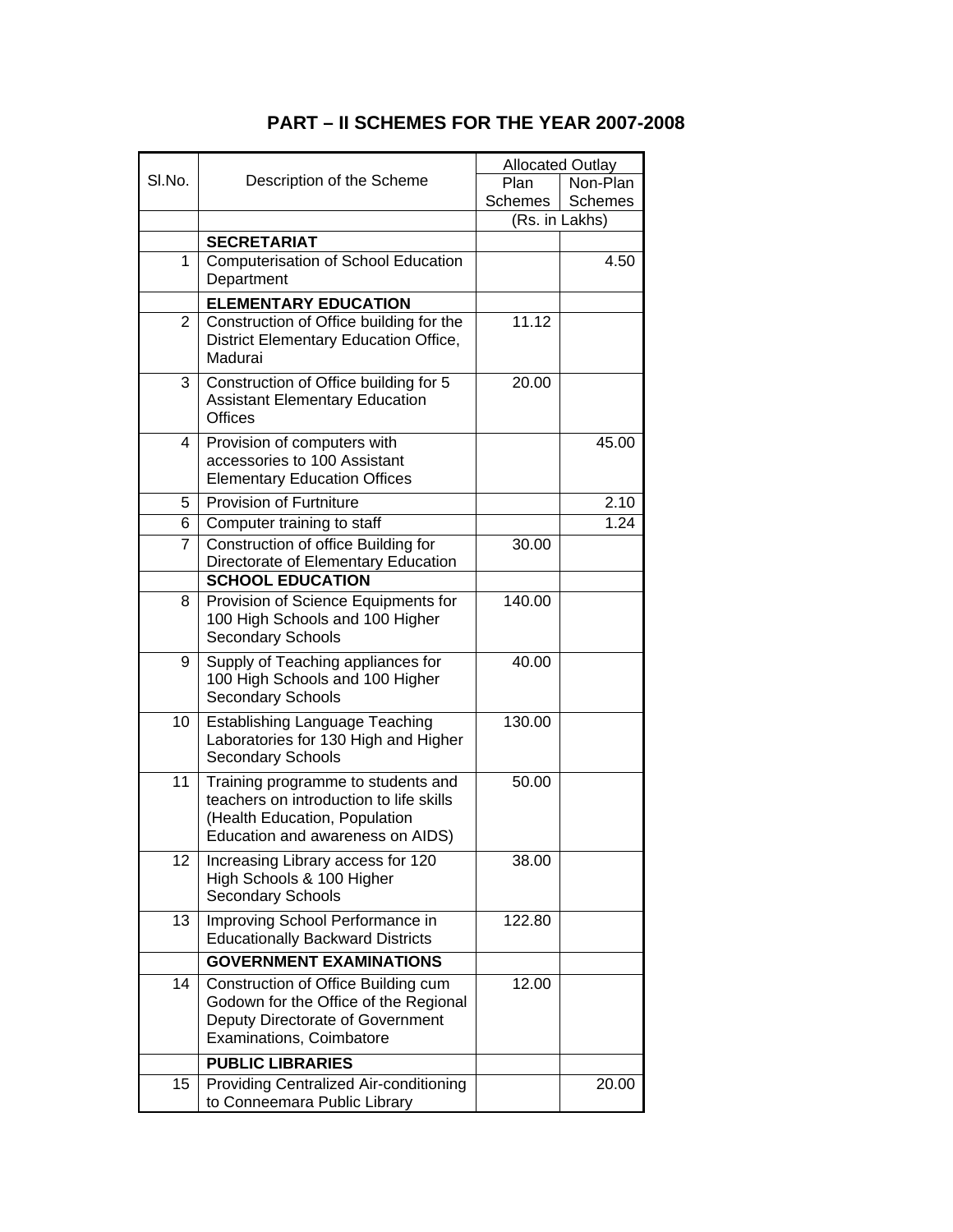|    | <b>TEACHER EDUCATION,</b><br><b>RESEARCH &amp; TRAINING</b>                                                                                                 |        |        |
|----|-------------------------------------------------------------------------------------------------------------------------------------------------------------|--------|--------|
| 16 | Induction Training to newly recruited<br>teachers.                                                                                                          |        | 30.00  |
| 17 | <b>Upgradation of Educational</b><br><b>Television Studio</b>                                                                                               |        | 23.45  |
| 18 | Establishment of Language Labs for<br>Directorate of Teacher Education,<br>Research and Training and for<br>District Institute of Education and<br>Training |        | 12.50  |
|    | <b>MATRICULATION SCHOOLS</b>                                                                                                                                |        |        |
| 19 | Provision of 7 new vehicles (Jeep) to<br>Director of Matriculation Schols and<br><b>Inspectors of Matriculation Schools</b>                                 |        | 30.00  |
|    | Total                                                                                                                                                       | 593.92 | 168.79 |
|    |                                                                                                                                                             | 762.71 |        |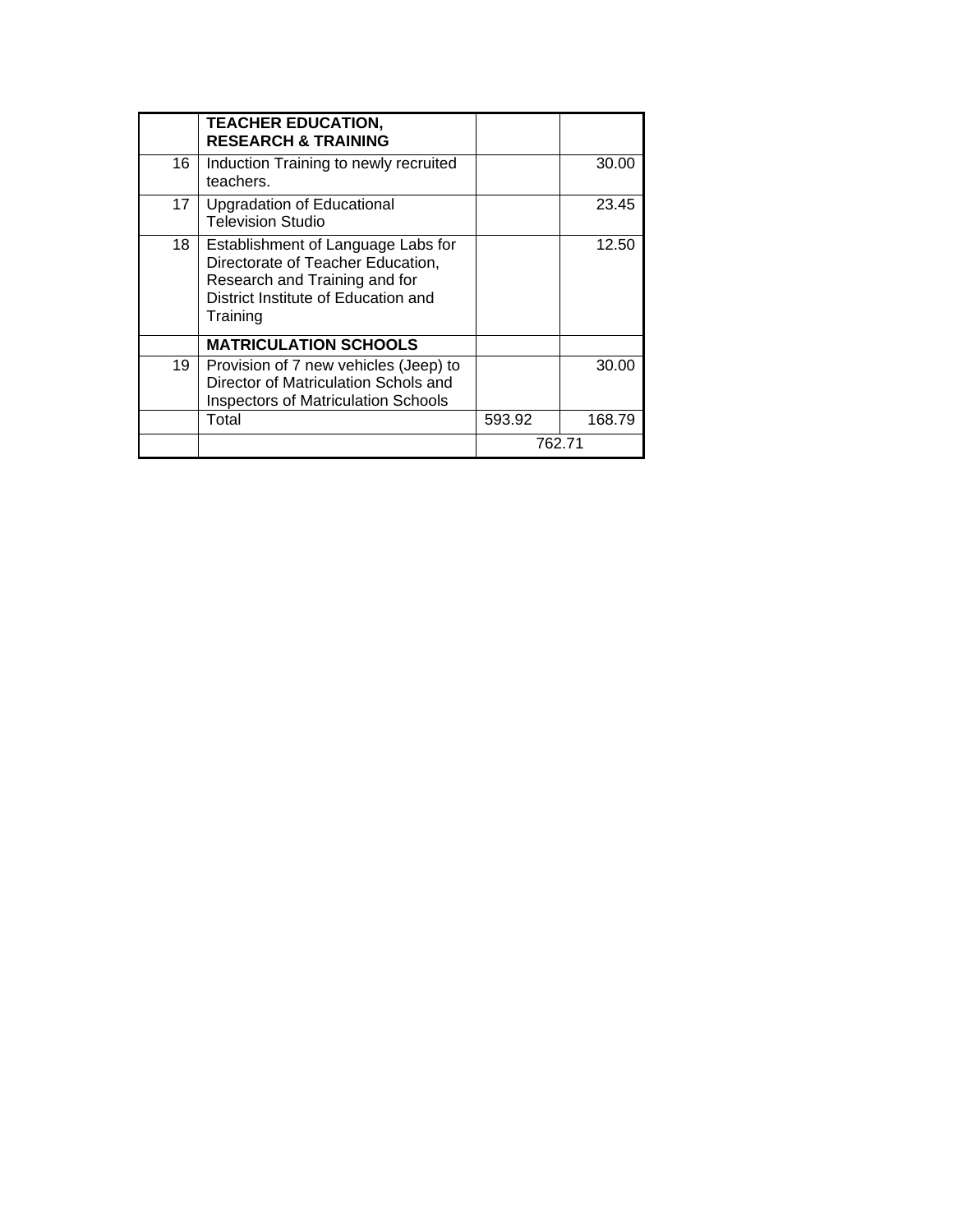## **ACTS AND RULES**

#### **Tamil Nadu Tamil Learning Act**

The Tamil Nadu Tamil Learning Act 2006 has made the study of Tamil language as a compulsory subject, from standards I to X in all types of schools in a phased manner from the academic year 2006-2007.

The enactment of the Tamil Nadu Tamil Learning Act 2006 is a milestone in the history of Education in Tamil Nadu and has been welcomed by scholars, educationalists and the general public.

#### **Education Development Day**

 The former Chief Minister of Tamil Nadu, Hon'ble K. Kamaraj has been hailed as the Father of Education in Tamil Nadu. The birthday of Hon'ble K. Kamaraj has been pronounced as Kalvi Valarchi Naazh with the first day's function inaugurated by the Hon'ble Chief Minister Dr.Kalaignar. The day was celebrated all over the State, highlighting the goal of the Government to assure Quality Education for All and the steps taken by the State in this direction.

#### **Rule Amendment for Corporal Punishment to Students**

 Rule No. 51 in the Tamil Nadu Educational Rules providing for Corporal Punishment to students has been deleted and guidelines for self discipline have been issued.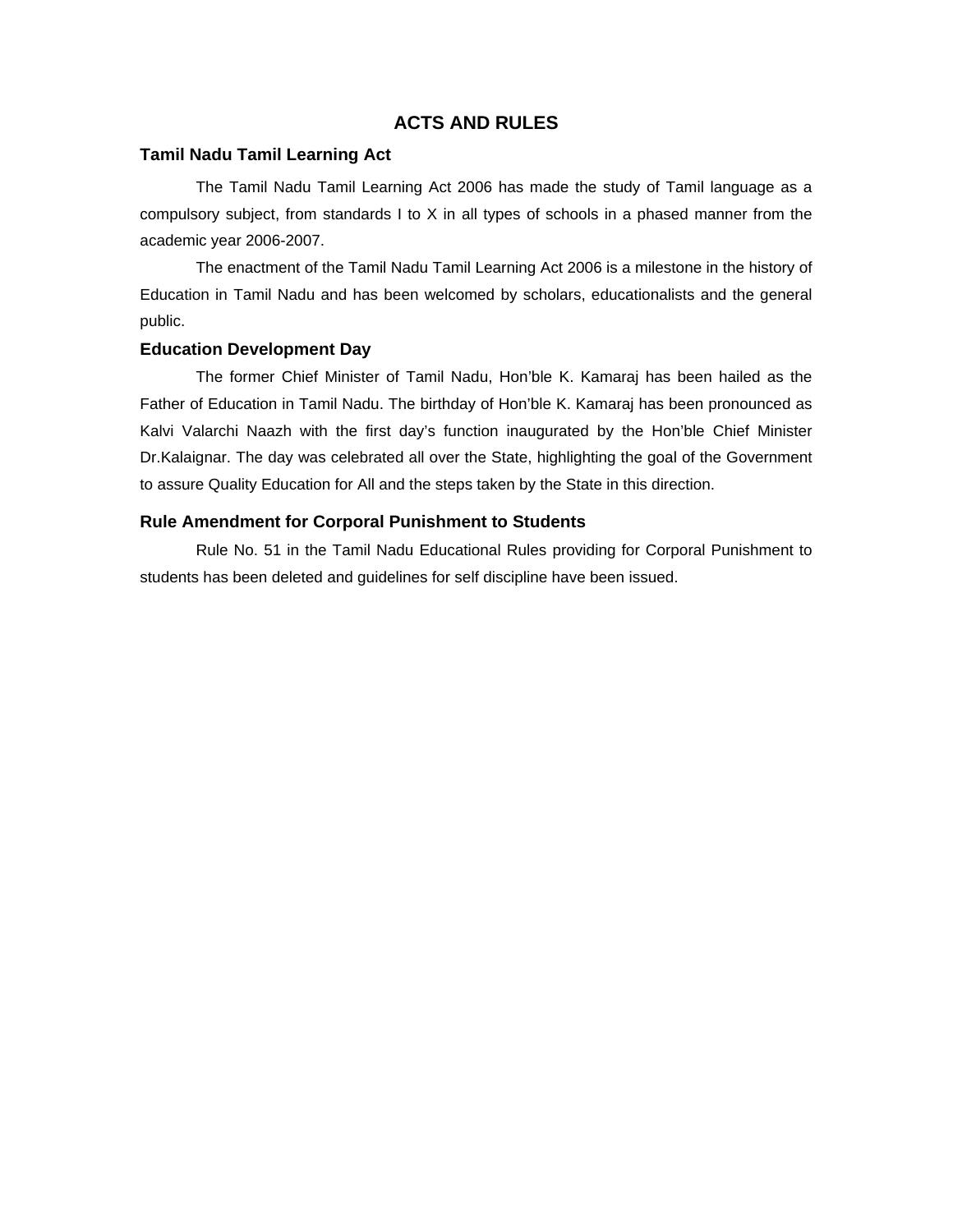# **1.ELEMENTARY EDUCATION**

## **1.1 Vision and Mission – Quality Education**

- $\triangleright$  To ensure that all school age children are in school which means compulsory free education for all
- $\geq$  To achieve universal retention by 2010
- $\triangleright$  To prepare the child for a responsible and meaningful life in the spirit for understanding, peace and tolerance, by bridging all gender and social category differences
- ¾ To focus on attainment of quality education resulting in the development of the child's personality, talents and mental and physical abilities to their fullest potential

## **1.2 Opening of Elementary and Middle Schools**

In Tamil Nadu, all habitations with a population of 300 within a radius of 1Km have been provided with Primary Schools and in all habitations with a population of 500 and within a radius of 3 Kms Middle schools have been provided.

### **1.3 Appointment of Teachers**

Top priority has been given to the filling up of posts of teachers, which is vital to the strengthening of schools. During 2006-2007 vacant posts of Secondary Grade Teachers and B.T. teachers have been filled up. For the first time in the history of Elementary Education 50% of the BT Posts in the subjects Science, Mathematics and English have been ordered to be filled by promotion. The appointment and transfers of teachers were made through transparent open counselling.

#### **1.4 Ensuring Quality in Elementary Education**

Imparting quality education to all, is of paramount importance and concern to this Government. The education imparted must be able to attract children to school and retain them, enabling them to develop with self-esteem and self discipline in a joyful environment. Quality dimensions viz. basic infrastructure facilities, teacher preparation, capacity building of teachers, monitoring learners' assessment have been given special thrust. New strategies have been evolved to guide classroom practices which are designed to address multi-grade and multi-level learning issues.

#### **1.5 Activity Based Learning**

An achievement test for the students of Standard V was conducted jointly by Sarva Shiksha Abiyan (SSA) and Directorate of Elementary Education (DEE). The test revealed the maladies of the present classrooms, wherein the teaching methodology is teacher-centered and non-interactive. A new innovative methodology namely Activity Based Learning has been introduced in schools and the Key traits of this methodology are as follows:

It is

- Child centered
- Task based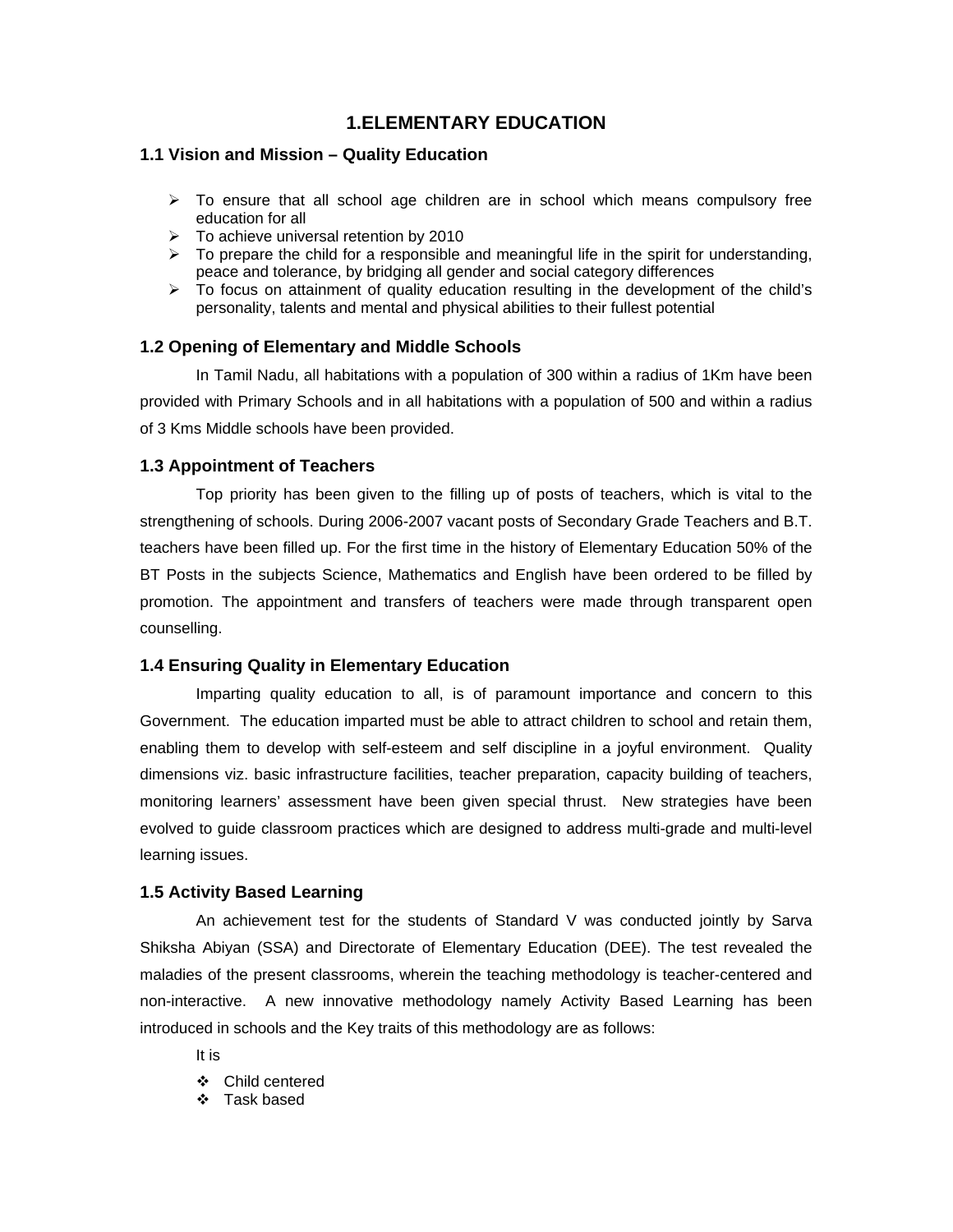- Focuses on curiosity, creativity and collaboration
- Leads to Joyful Learning
- ❖ Makes the school as oasis of encouragement for children

#### **1.6 Capacity Building of Teachers**

 A high quality learning experience in a child centred, environment is possible only in an atmosphere where the teacher is well equipped. In-service trainings under the aegis of SSA are programmed in collaboration with Directorate of Teacher Education, Research and Training (DTERT), to enhance the role of the teacher as a facilitator.

 The training is structured to enable the teacher not only to strengthen his/her professional skills but also to acquire new skills be it in the realm of Science, Technology, English Communication, Health, Nutrition, Physical Education, Parental and Community Involvement and Management of the School System itself.

## **1.7 Welfare Schemes**

 The Government based on their conviction that a child's development is linked with social progress have implemented several welfare schemes.

#### *Free Supply of Textbooks*

 The supply of free textbooks covers all children studying in Government and Government Aided Schools including self financing sections in aided schools and children studying in recognized but self financing institutions adopting the State syllabus. This scheme will be implemented continuously.

#### *Free Supply of Uniforms*

 All the beneficiaries of the Noon Meal Scheme in Standard I to VIII are supplied with free uniforms. This scheme will be implemented continuously.

#### *Free Bus Passes*

 The free Bus Pass scheme covering students from Std I to XII studying under the State Board syllabus has made access to schools easy. This scheme will be implemented continuously.

#### **1.8 Mobile Library and Science Vans**

 To enhance the productive effects of schooling through the reading habit, books are distributed through mobile libraries in collaboration with the Directorate of Public Libraries. The Science Vans which are mobile classrooms attached to District Elementary Education Offices, impart Science education to students in the Primary and Upper Primary classes, enabling students to come to grip with the advancements in the field of Science and Technology.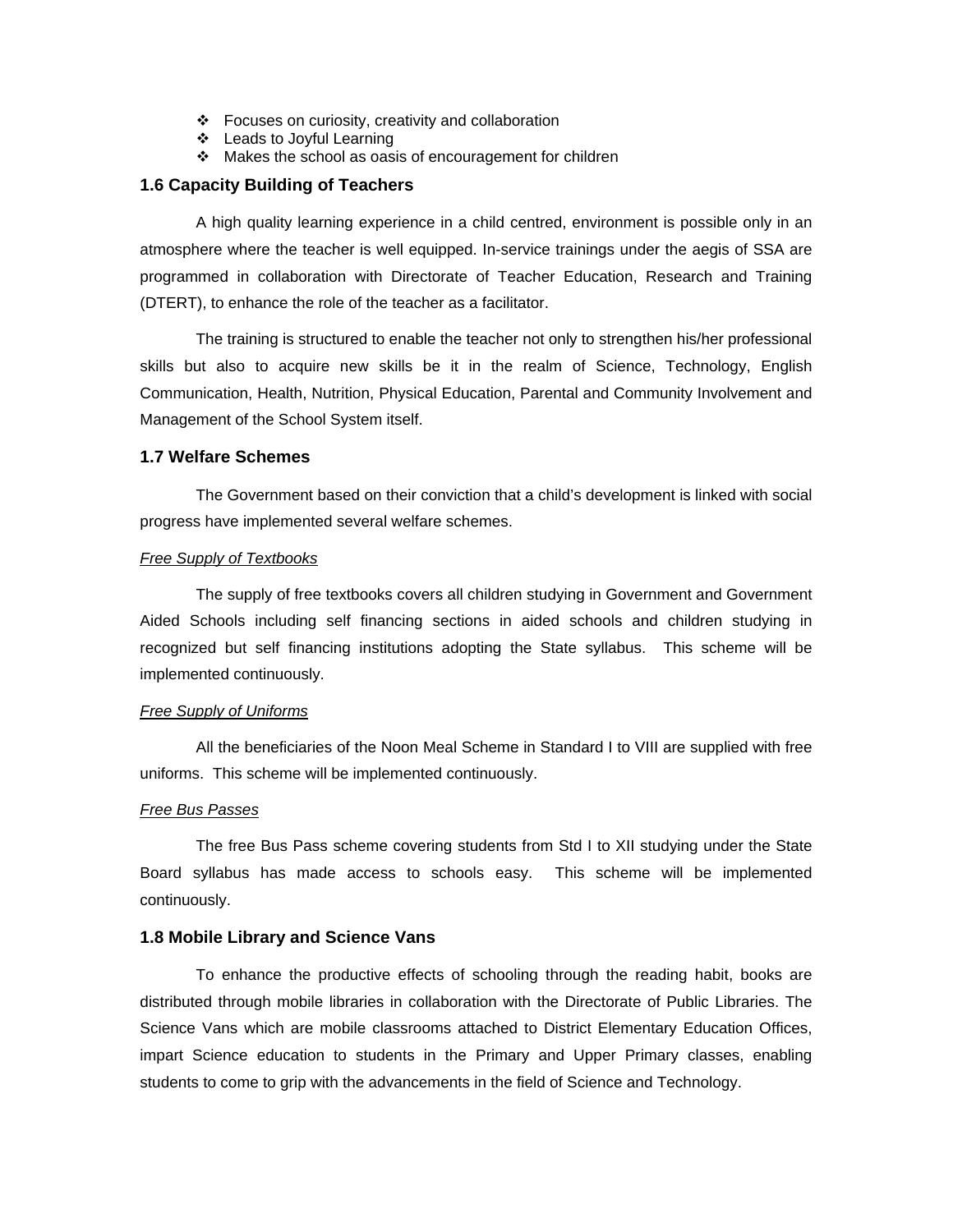#### **1.9 Nursery and Primary Schools**

 5,534 number of Primary and Nursery Schools are functioning in the State The Government is keen that schools be zones of safety for children and accordingly well defined norms have been formulated in the interests of children for granting recognition to these schools.

#### **1.10 Best School Award**

 With a view to promote excellence three best schools are selected in every district for the Best School Award. The parameters for selection are increase in enrolment rate and retention rate and completion rate and decrease in dropout rate.

#### **SARVA SHIKSHA ABHIYAN**

#### **1.11 Vision**

- All children in School, Education Guarantee Centre, Alternative school, Back to School camp.
- \* Bridge all gender and social category gaps at elementary education level by 2010.
- Universal retention by 2010.
- Focus on Elementary Education of satisfactory quality with emphasis of education for life.

#### **1.12. Focus on Quality Education:**

 Inspite of many significant strides made in the field of Elementary Education one area still remains a little out of reach – Quality. This has now been brought within reach in schools where Activity Based Learning Methodology is implemented. The rate of success in achievement level is higher in these schools. Hence, the Government of Tamil Nadu is planning to upscale Activity Based Learning Methodology to all the Primary schools across the State. Self Learning Mathematics kits have proved to be an effective tool in learning Mathematics.

#### **1.13. Enrolment and Retention**

Enrolling all school age children has been a challenging task but the State, with concerted efforts, has achieved it to a great extent. In the primary classes, the Net Enrolment Rate (NER) has increased to 99.29%. In the upper primary classes, the NER has reached 98.25%. The interventions of Sarva Shiksha Abhiyan has reduced the Dropout rate at Primary level to 1.91% as against the Drop out rate of 3.81% last year (2005-2006). The dropout rate at the upper primary level has declined to 4.08% as against 7.58% recorded last year. It is significant to note that the dropout rate of girls is marginally lower than that of boys at both primary and upper primary levels.

 As per the Household survey 2001, there were 5.74 lakh out-of-school Children in the State. The number of out-of-school children has been reduced to 1.03 lakh which is set as the target for 2007-2008.

Infrastructure facilities like classroom buildings, toilet and drinking water facilities have been provided based on the need under Sarva Shiksha Abhiyan.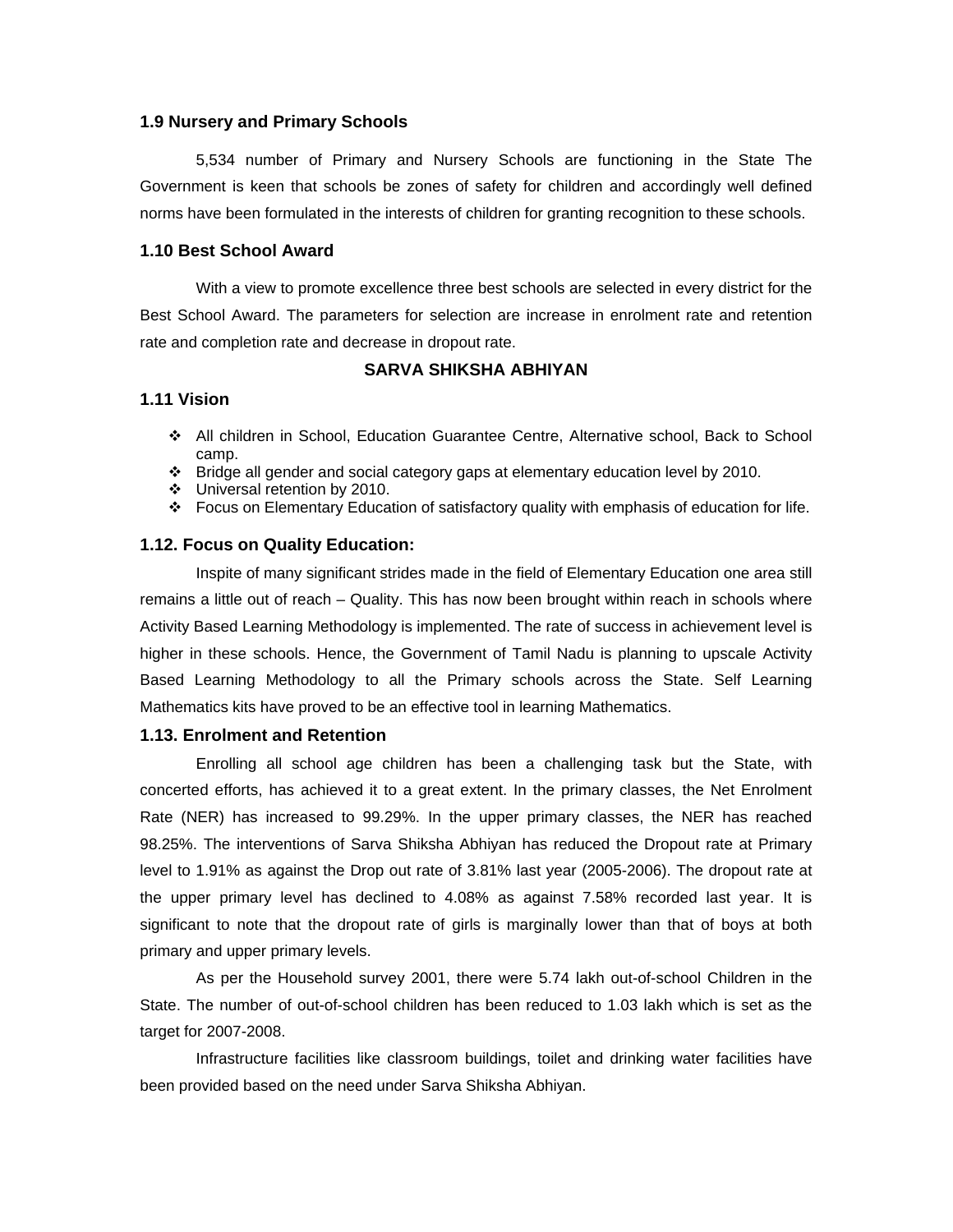## **1.14. Inclusive Education for the Disabled (IED)**

- Inclusive Education for the Disabled Programme for 95,913 children; 18000 children covered under home-based training with the active participation of 35 NGOs.
- Medical camps conducted in every block. 488 Medical camps were conducted during last year. Provision of assistive devices to 18,474 children; Corrective surgery for needy children every year; 1379 surgeries done in 2006-2007 alone.
- 412 Resource Centres established for Children with Special Needs (CWSN).
- 236 day care centres catering for 2605 disabled children.

## **1.15. National Programme of Education for Girls at Elementary Level and Kasturba Gandhi Balika Vidyalaya**

- National Programme of Education for Girls at Elementary Level (NPEGEL) programme implemented in 37 blocks in 11 districts; 937 Model Cluster schools established.
- Additional Classrooms for 665 Model Cluster Schools.
- Teaching Learning Equipment to 675 Model Cluster schools @ Rs. 30,000 to each school.
- 37 Kasturba Gandhi Balika vidhyalaya (KGBV) Residential schools catering to 1,879 Out of School girls in the age group of 10-14 years.

## **Important Activities proposed to be implemented in 2007-2008**

## **1.16. Early Childhood Care and Education & Computer Aided Learning**

- $\div$  Play materials are to be supplied to 5,040 non-upgraded centres
- $\div$  Child friendly materials to be supplied to 6,797 centres
- Kit Materials to 20,000 Upgraded Anganwadis
- ❖ 80 new mini centres

## **1.17. Out of school children**

 Bridge courses and Residential Camps will be conducted to cover 1,03,261 Out-of-School children.

## **1.18. Grants:**

- 2,13,659 primary and upper primary teachers will be given Teaching Learning Material grant @ Rs.500 each.
- $\cdot \cdot$  37.504 primary schools and 14,015 upper primary schools will be given School grant @ Rs.2000 each.
- 30,787 primary schools and 10,587 upper primary schools to be benefited by the Maintenance grant @ Rs.5,000 to each school.
- $\div$  Teaching Learning Equipment grant @ Rs.10,000 to 210 new primary schools and @ Rs.50,000 to 338 newly upgraded middle schools.

## **1.19. Inclusive Education for the Disabled (IED):**

- $\cdot$  Inclusive Education for the Disabled programme for 92,354 children.
- Life Skills training to 26,202 CWSN; Exposure visits to 30,516 children.
- Medical camps in each block; Assistive devices and corrective surgery for the needy children.
- Vocational Skills Training to 32,384 children.

## **1.20. Training:**

 $\div$  2,13,659 Teachers in primary and upper primary schools will be given In-Service Training to quality improvement.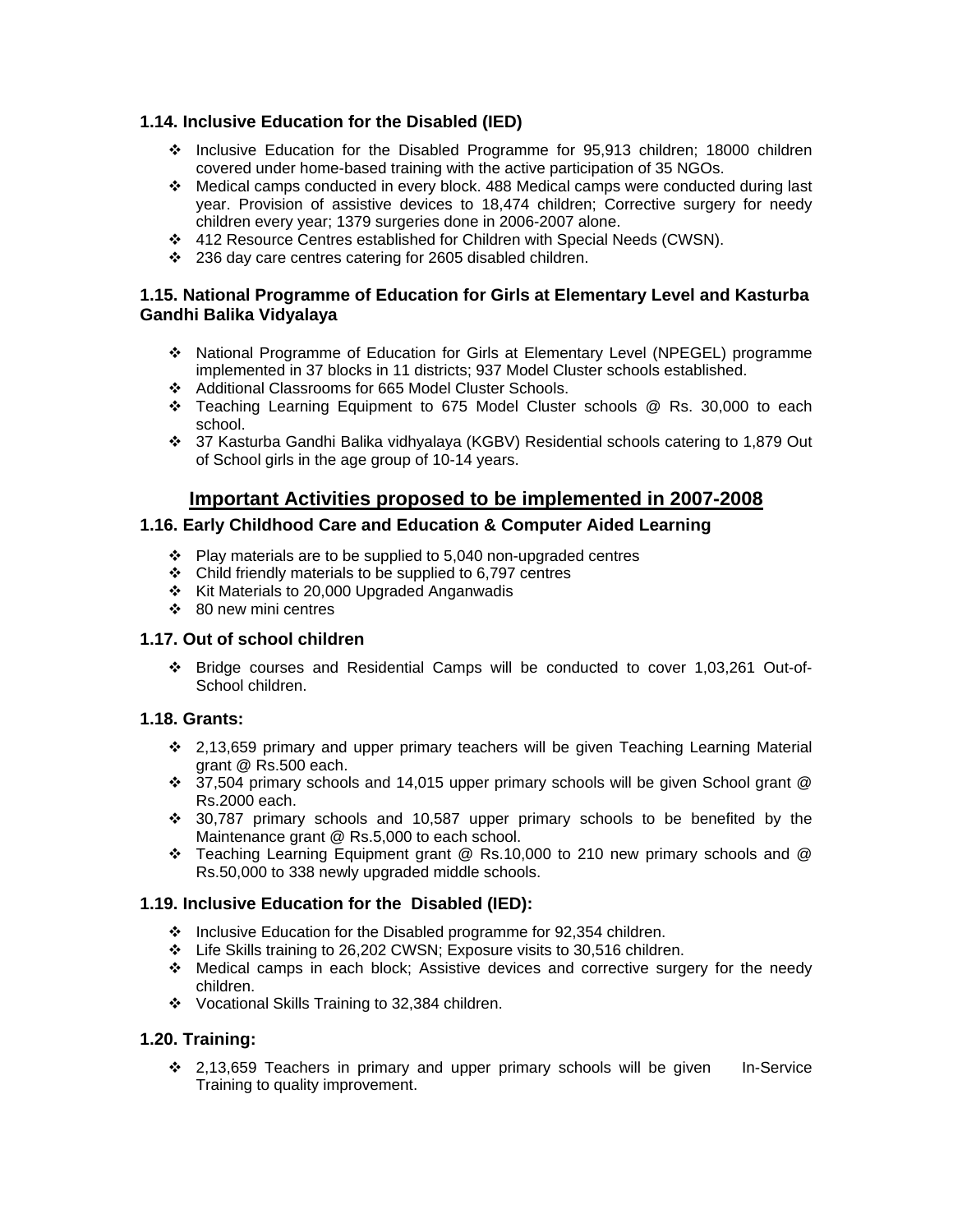- 1,30,647 Village Education Committee Members will be trained in the implementation of the Project.
- \* Training to 16,889 teachers and Village Education Committee members on Inclusive Education for the Disabled.
- ❖ Capacity building Training to 5,102 Project personnel
- Vocational skills training to 1,18,300 girls at Upper primary level.
- $\div$  Life Skills Training to 34,340 girls.
- Life skills training to 37,700 SC / ST children; English communication skills training to 43,500 SC / ST children.

## **1.21. Civil Works:**

- ◆ 30 Block Resource centre buildings.
- 1,136 Cluster Resource centre buildings.
- $\div$  4,105 classroom buildings.
- \* Toilet and Water supply facilities to 1,220 schools.
- Electrification to 10,945 primary and upper primary schools
- Child-friendly provisions to 220 schools

## **1.22. National Programme of Education for Girls at Elementary Level and Kasturba Gandhi Balika Vidyalaya**

- Building and Teaching learning Equipment to 339 Model Cluster Schools (MCSs).
- Vocational Training, Remedial classes to girls.
- 16 Additional KGBV Residential schools in 16 Educationally Backward blocks so that 1100 out of school girls will be benefitted.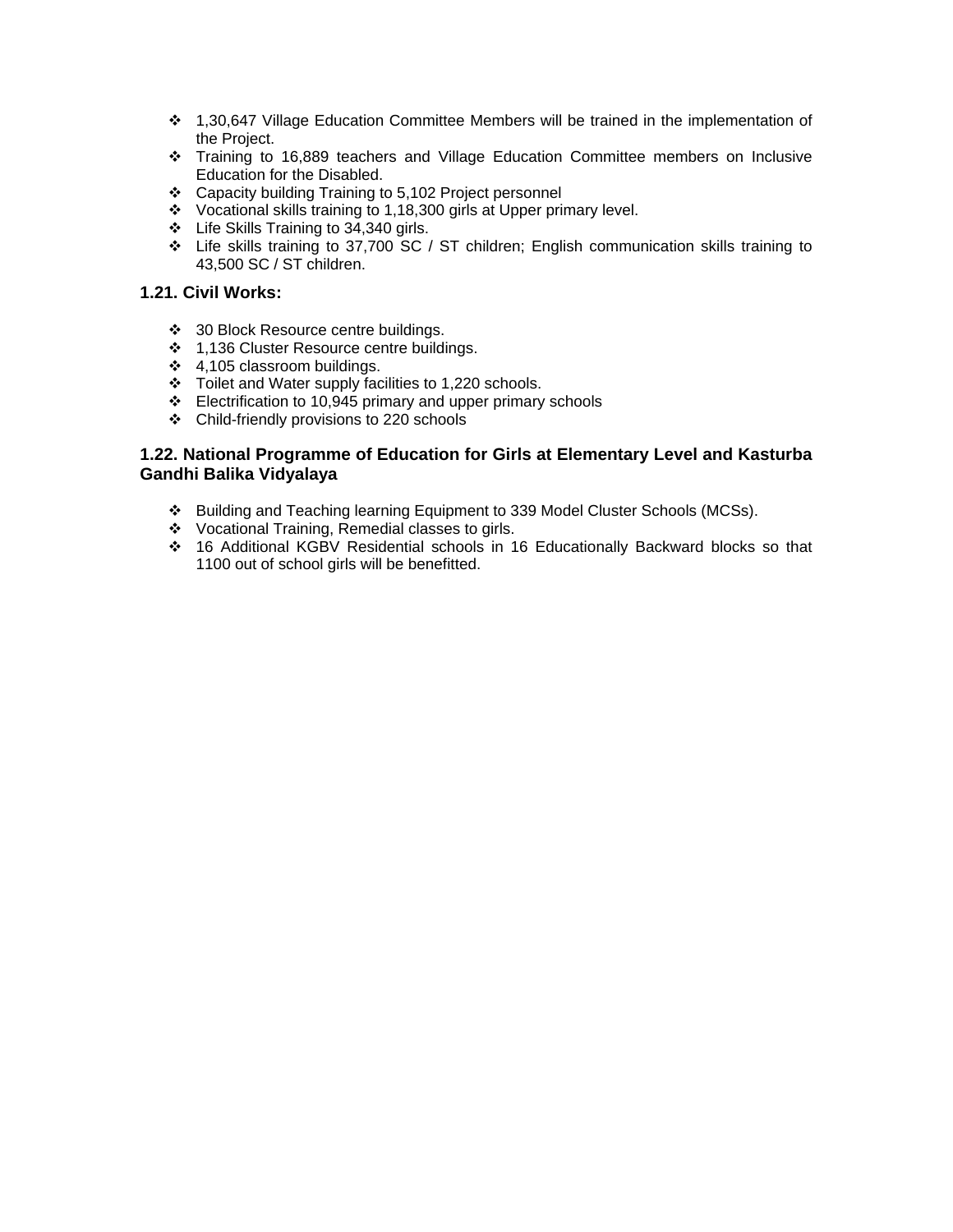# **2 SECONDARY AND HIGHER SECONDARY EDUCATION**

## **2.1 Vision**

- 1. Universalization of Secondary Education especially ensuring access to students in Backward areas and Districts.
- 2. Providing quality education for all.
- 3. Steps to promote Higher enrolment in general and retention of ruralchildren in particular.
- 4. Bridging gender, socio economic and disability barriers.
- 5. Improving the professional skills of teachers handling different subjects.
- 6. Preparing the students with skill on self-employment.
- 7. Making opportunities to impart soft skills and life education and equip them to meet the challenges of the job market.
- 8. To impart value education.

The following schemes and initiatives are introduced to achieve the above goals.

## **2.2 Curriculum Development-Capacity Building to Teachers**

 Curriculum plays a vital role in producing qualitative students at the terminal point of schooling. Based on the recommendation of the High Level Committee, Government of Tamil Nadu has enhanced the syllabus on par with NCF -2005.

 The Government sanctioned Rs. 50 lakhs during 2006-2007 for in-service training to High and Higher Secondary School Teachers. All the teachers have undergone the in-service training. Both teacher and student communities were benefited by this training.

## **2.3 Opening of High & Higher Secondary Schools**

During the year 2006-2007, 120 High schools have been upgraded as Higher Secondary Schools. 120 Middle schools have been upgraded as High Schools. During 2007-2008, it has been proposed to upgrade 80 High Schools as Higher Secondary Schools and 100 middle schools as high schools.

## **2.4 School Improvement Conferences:**

 The School Improvement Conference system paves the way for fulfilling the basic needs like, buildings, toilets, drinking water facility, electricity, teaching aids, sports articles and play ground in all High and Higher Secondary Schools in Tamil Nadu. Voluntary donations are collected from the public to fulfil these needs. In the year 2007-2008, it has been planned to conduct School Improvement Conferences in 7 districts and held in 2 districts successfully. In the remaining districts the conference will be conducted shortly.

## **2.5 Computer Education In High And Higher Secondary Schools:**

## *A. High Schools:*

 During 2006-2007, 125 Government High Schools have been selected for providing Computers under Information Communication Technology (ICT) Scheme. A sum of Rs.418.75 lakhs have been sanctioned for these schools.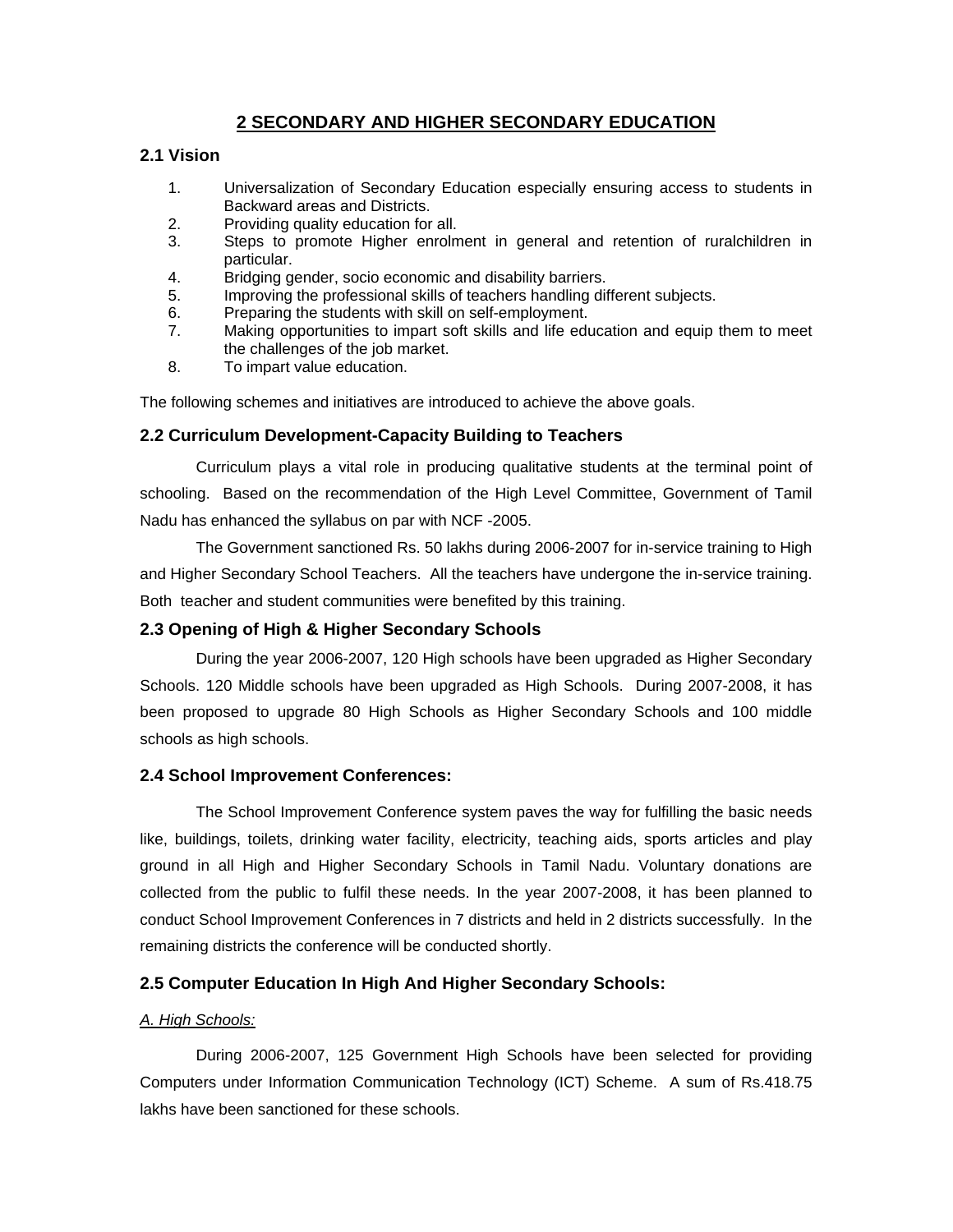#### *B. Higher Secondary Schools:*

 Computer Education Scheme introduced with the objective of generating Computer Literacy has been implemented in Government Higher Secondary Schools in a phased manner. During 1999-2000, 666 Government Higher Secondary Schools have been provided with Computers. During the year 2001-2002 it has been introduced in another 515 Schools. During the year 2007-2008, Computers will be provided to 1880 Government Higher Secondary Schools for imparting Computer Education. The Government have issued orders to fill up 1880 posts of Computer Instructors in the time scale.

#### **2.6 Improving Library Facilities**

 During the year 2006-2007, Government have sanctioned Rs.38 lakhs for the purchase of Library Books for 220 Government High and Higher Secondary Schools. During 2007-2008, Government has proposed to sanction Rs.38 lakhs for another 220 Government High and Higher Secondary Schools.

#### **2.7 English Language Laboratories**

 From the analysis of result of Public Examinations, it was seen that most of the rural students failed only in English and could not continue their study. In a world of globalisation, proficiency in English language is considered as essential one. Hence it was decided to establish English Language Laboratories in High and Higher Secondary Schools. For the year 2006-2007, an amount of Rs.150 lakhs has been sanctioned to establish Language Laboratories in 40 High and Higher Secondary Schools. During 2007-2008, a similar amount has been proposed to be sanctioned.

#### **2.8 Vocational Education In Higher Secondary Schools**

 It was started in the year 1978-79 with the aim of bridging the gap between the general education and vocational education. At present Vocational Education is functioning in 1605 Higher Secondary schools. It has been proposed to form a high level committe to streamline the vocational education in the Higher Secondary Schools.

## **2.9 National Service Scheme**

 The Central and the State Governments make financial assistance towards the N.S.S. scheme in the ratio of 7:5. A sum of Rs.251.10 lakhs has been allotted for this scheme for 2006-2007. The Government is taking keen steps to continue this project as well as to extend this to other higher secondary schools, where the scheme is not in force. At present 1620 units are functioning in the state with 81,000 students. For 2007-08, additional 250 units are suggested.

#### **2.10 Scouts and Guides**

The scouts and guides movement has been implemented in 5845 schools in Tamil Nadu, 1,18,425 Boys and 59,287 Girls have been enrolled in this movement. They engage themselves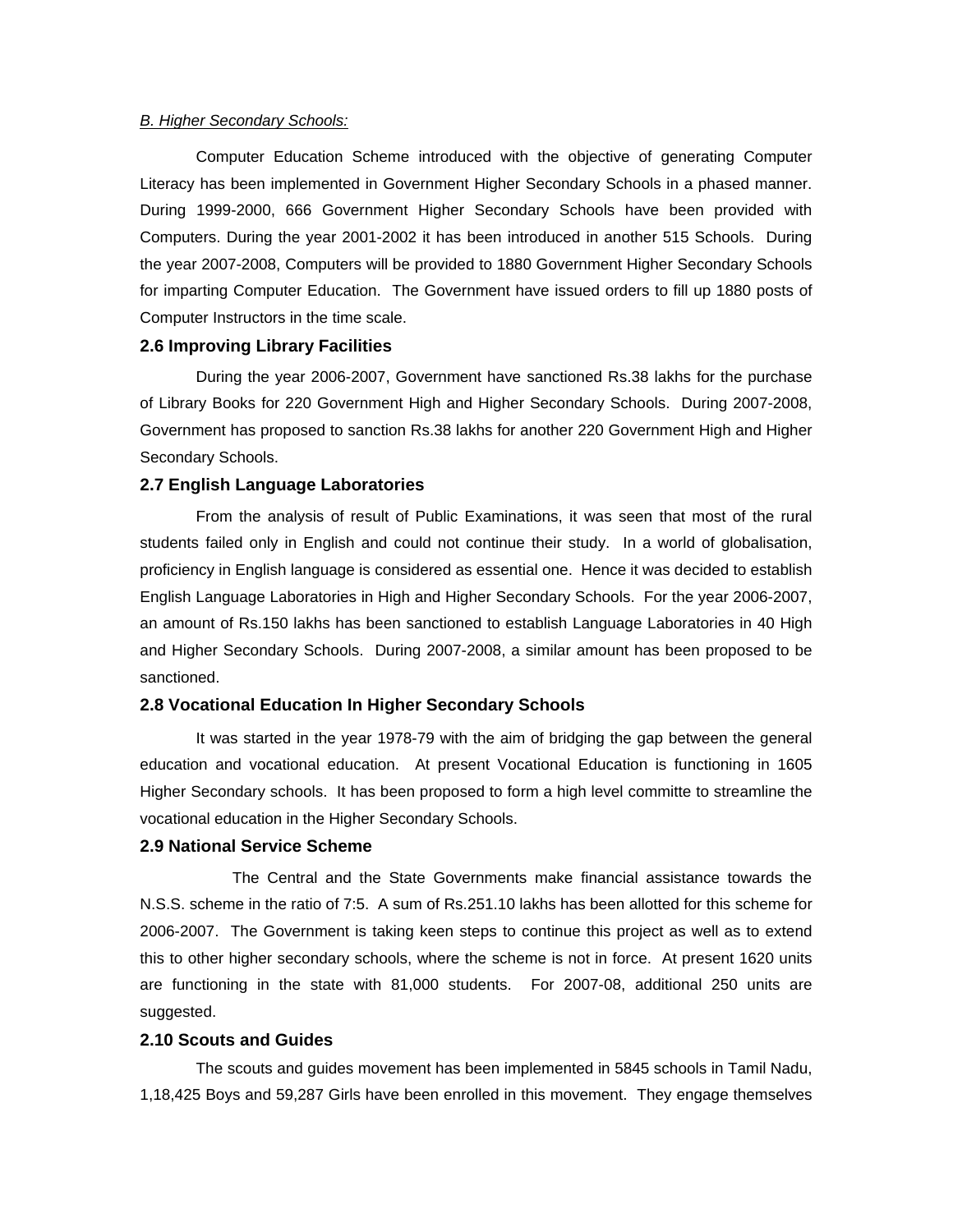in social activities like cleaning temple premises, planting trees, traffic regulation and first aid. The practice of awarding ' Rajya Puraskar' title to hundreds of outstanding scout students was introduced in 1998-99. With a view to fostering noble ideas in the students, this movement is being started in aided/unaided and Matriculation schools. The government has allotted Rs.5 lakhs for the Rajya Puraskar award in the year 2006-2007.

## **2.11 Junior Red Cross**

 The Junior Red Cross is functioning in many of the schools in Tamil Nadu. The District Collector is the patron of the Junior Red Cross. This movement is functioning in 5462 high/higher secondary schools in Tamil Nadu with 2,30,900 boys and 2,82,200 Girls were enrolled in this movement with required number of counsellors.

 Efforts will be taken to start the Junior Red Cross in all the high and higher secondary schools during 2007-08.

## **2.12 Sports, Games And Yoga**

 A scheme is being implemented to conduct a battery of 5 Tests to discover the major qualities in children studying in Standards VI,VII and VIII in all schools. These major qualities help the students identify speed, endurance, strength, explosive power and ability levels in a child and also indicate the child's potential to play a particular game or sport. With the help of the Youth Welfare and Sports Development Department this scheme identifies sports persons who can compete at State, National and International level.

 Competitions were conducted for the state level Bharathiar Day Sports meet from 06.12.2006 to 9.12.2006 for the academic year 2006-2007 at Krishnagiri where 1756 girls and 1956 boys have participated. Medals and certificates were awarded to the winning students.

 State level Republic Day competitions for the year 2006-07 were conducted at Trichy. State level Republic Day Games meet was held at Thanjavur.

 The teachers are suffering from mental and physical stress, due to tension. The students are also having health problems. To improve will-power, memory, IQ and developing normal and ethical behaviour, Yoga is helpful to the teachers and children. It is therefore proposed to train physical education teachers in yoga to train the students.

#### **2.13 State Award for Teachers**

 Tamil Nadu Government have been giving the 'Best Teacher Award' since 1960. From 1997, its name has been changed as "Dr. Radhakrishnan Award" and is given on 5th September each year.

 This award is given to identify and acclaim those teachers who served in an exemplary manner.

 Selection is made from all types of teachers under different managements. 344 teachers from primary, middle, high and higher secondary schools, Matriculation, Anglo-Indian and Social defence schools are selected for the award during last year.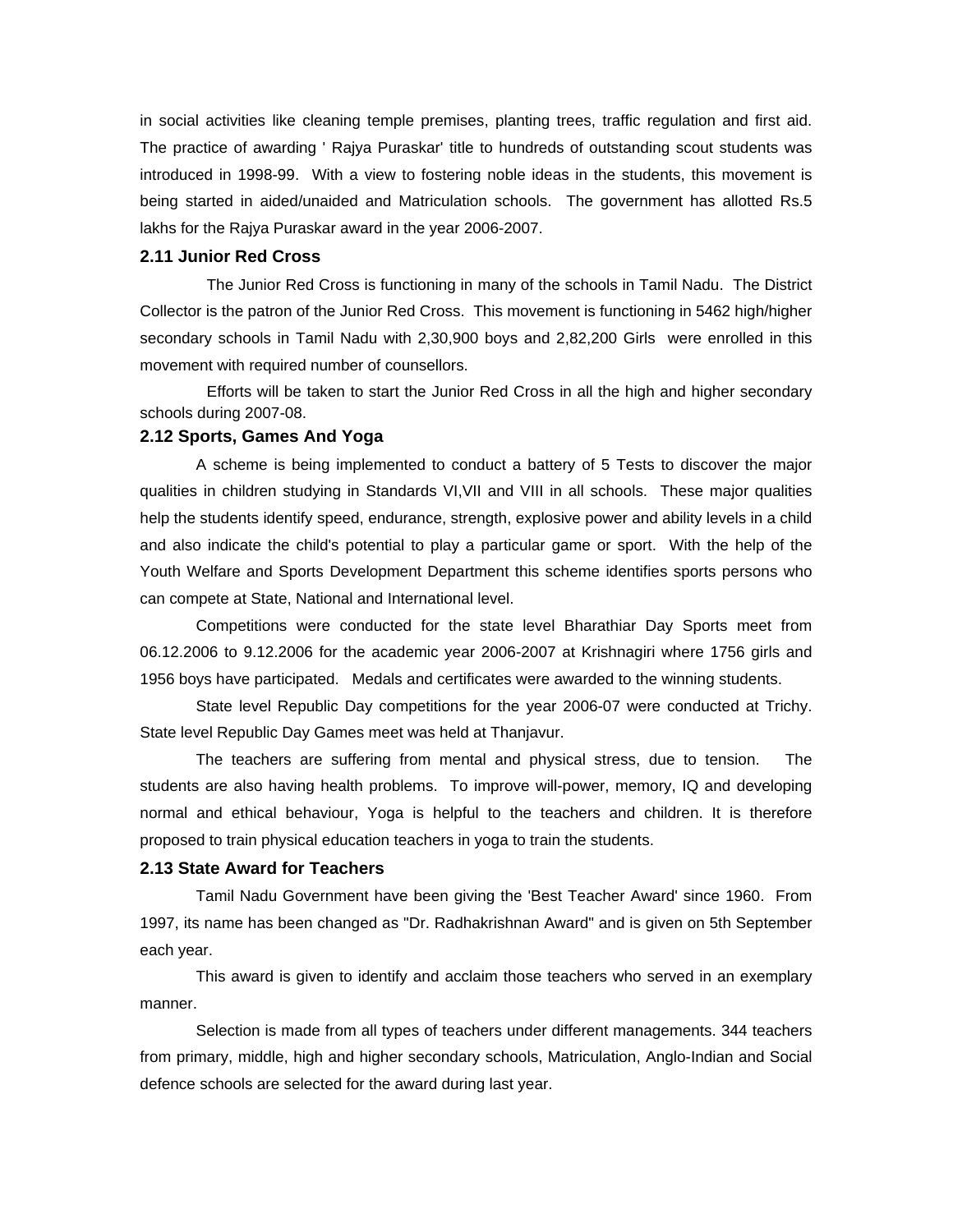#### **2.14. National Award for Teachers**

The Ministry of Human Resource Development of Government of India gives National Award every year for the best teachers from all over India. 22 teachers from Primary, Middle, High and Higher Secondary Schools and three from special category in Tamil Nadu are given this award by the President of India on the Teacher's day in New Delhi.

#### **2.15 National Foundation for Teachers' Welfare**

National Teachers' Welfare Foundation was established in 1962. The Honourable Education Minister is the ex-officio chairman. It functions under the supervision of the Director of School Education who acts as its ex-officio Secretary. The funds for implementing the teachers welfare scheme are met out from the sale of Teacher's day flags.

#### **2.16 Medical Assistance to Teachers**

- i. Under this scheme, a sum of Rs. 50,000 or 75% of the total expenditure whichever is less is offered as financial assistance to teachers or their dependents affected with serious ailments.
- ii. The eminent teachers (State & National Awardees) along with their spouse are granted financial assistance to visit any place in India for a maximum of 14 days once in five years.
- iii. A stipend of Rs.5000 and Rs.2500 are awarded respectively for the children of teachers, to pursue technical education and diploma.

## **2.17. Teachers Home**

A 'Teachers Home' is functioning in Chennai for the welfare of teachers. Accommodation is provided to the teachers at low rates.

#### **2.18. Community, Income and Nativity Certificates to Students**

 For Community Certificate, Income Certificate and Nativity Certificate applications have been collected from the students who are studying X and XII standards directly by concerned school Headmasters and submitted to respective Thashildar and get the above certificates for being distributed to the students of X and XII standards when leaving the school. This scheme had been started in the year 1999-2000.

This scheme was revived during last year. It will be continued in the forthcoming years.

#### **2.19 Educational Assistance to Students**

The Government have declared this scheme to encourage talented students to pursue higher studies. As per this scheme, every year students with Tamil as first language, and secure the first three ranks at state level in the +2 examination in Government Aided/ Matric / Anglo Indian Schools are given prize amount as follows:-

| 1) First Rank  | ۰ | Rs. 15000/- |
|----------------|---|-------------|
| 2) Second Rank | ٠ | Rs. 12000/- |
| 3) Third Rank  | ۰ | Rs. 10000/- |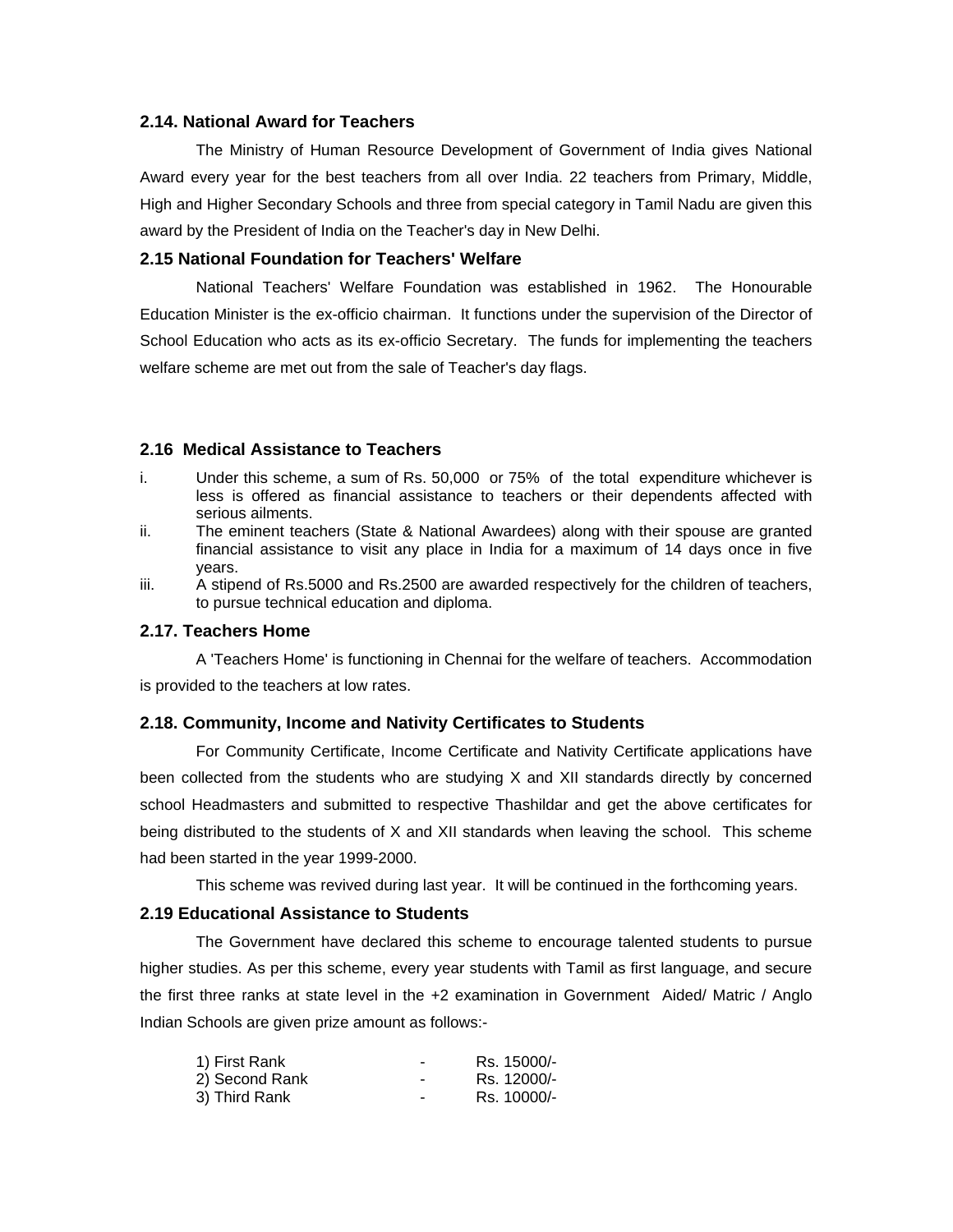In addition to this, the Government meets the whole expenditure for the higher studies of those students who secure first 3 ranks in +2 examination.

In addition to this, at the district level, the Government meets the whole expenditure of the higher studies of the first rankers in +2 examination from three type of schools (Govt.-1, Govt. Aided-1, Self financing-1, Matric and Anglo Indian-1)

The students who study Tamil as the first language and secure the first three ranks at state level in tenth standard examination are also given prize amount as follows:-

| 1) First Rank  | ۰                        | Rs. 7,500/- |
|----------------|--------------------------|-------------|
| 2) Second Rank | $\overline{\phantom{a}}$ | Rs. 6,000/- |
| 3) Third Rank  | ٠                        | Rs. 5,000/- |

In addition to this, at the district level, the first rank students in Tenth examination in Government / Aided / Self Financing, Matric, Anglo Indian schools are given Rs.1,500 each as cash award.

Totally 1880 students are benefited under this scheme with the total expenditure of Rs.485.57 lakhs.

## **2.20 Rural Talent Search Examination Scheme**

This scheme was introduced in order to select highly talented students in schools. This examination is conducted by the Director of Government Examinations every year in August. From each district 50 boys and 50 girls, are selected through this examination. Selected students are given a stipend of Rs.1000 per year for 4 years to continue their further studies from  $9<sup>th</sup>$ standard to  $12<sup>th</sup>$  standard. The expenditure incurred by the Government in this regard is one crore per year.

#### **2.21 Young Talent Scheme**

In Young Talent scheme, the talents of the students were brought out by conducting competitions in Oratory, Essay writing, drawing, quiz, music, poem writing, Bharatanatiyam, Folk dances, instruments playing, acting, mono-acting, dramas etc., Competitions are being held every year at school level, Educational District level, Revenue District Level and finally at State level. The winners are selected at each level (ie. School, Educational District Level, Revenue District Level and State) and the prizes are awarded.

## **2.22 Science Exhibitions**

 Regional Level Science Exhibition is being conducted every year on behalf of Andhra Pradesh, Kerala, Karnataka, Tamil Nadu states and Pondicherry Union Territory in one of the State capitals with the co-operation and financial support of Sri Visveswaraya Science and Technology Museum and the concerned state where the exhibition is held.

In the year 2007-08 this Exhibition will be conducted in the State of Tamil Nadu.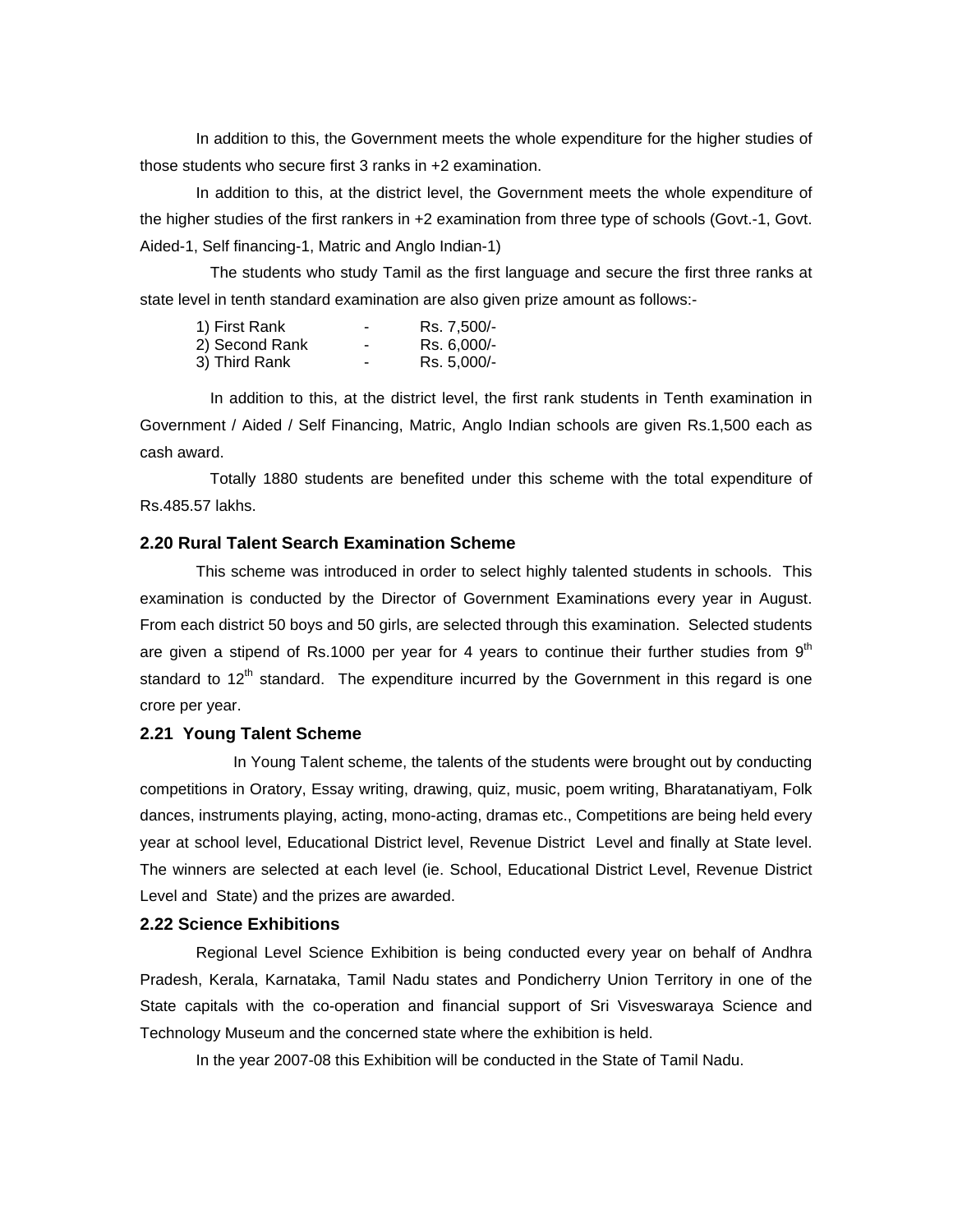## **2.23 Financial Assistance to Students**

The students who are studying in Government / Government Aided Schools, whose bread earner-father or mother dies in an accident or is permanently incapacitated are sanctioned with an amount of Rs. 50,000. In 2006-07 a sum of Rs.2.25 crores has been given under this scheme. This scheme will be implemented continuously. In 2007-08 a sum of Rs.2.25 crores is allotted for this scheme.

## **2.24. Tamil Nadu Agricultural Labourers-Agriculturists Social Security and Welfare scheme-2006**

Under this scheme, the students of Agricultural Labourers who have passed X and XII std are given scholarships as mentioned below:

|                | Girls    | <b>Boys</b> |
|----------------|----------|-------------|
| X Std Passed   | $1500/-$ | $1250/-$    |
| XII Std Passed | $2000/-$ | $1750/-$    |

During 2006-07, an amount of Rs. 2.00 crore was sanctioned and distributed to eligible

students.

## **2.25 E-Governance of Directorate of School Education**

- i. The Government of India has planned a National level e-governance plan for increased transparency, efficiency and effectiveness for delivery of public services. Programme steering council and State Apex Committee are set up to achieve the policy goals and objectives of the State Government.
- ii. The Government appointed a nodal officer to co-ordinate with M/s.WIPRO on the preparation of the "Draft Report on E- Governance vision and "E-Governance Strategy" in respect of School Education Department.
- iii. M/s. WIPRO has finalised the report and submitted that to Government. The report will be forwarded to Government of India for further action.

#### **2.26 Creation of Website**

The Government have announced many Welfare Schemes for the benefit of students in

School Education Department. Creation of web-site is necessary and essential to the School Education Department for the following reasons:-

- 1) To know the activities of School Education Department.
- 2) To know the syllabi and blue print of standards VI to XII and change of syllabi if any.
- 3) To know the Welfare Schemes for the students and the announcement of improved as well as new welfare schemes.

 The creation of web-site is to be implemented with the Co-ordination of National Information Centre.

## **2.27 NABARD**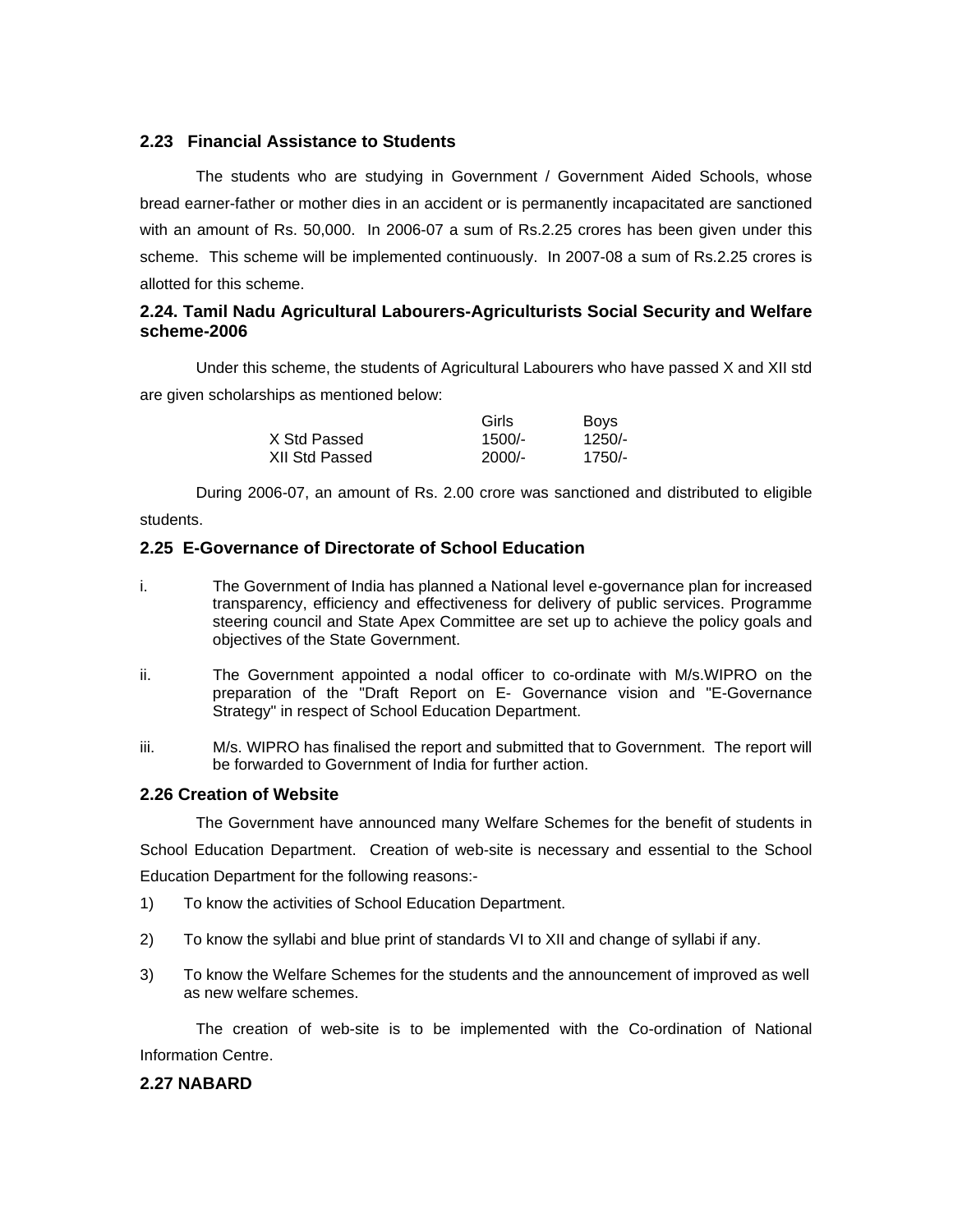Under NABARD, the infrastructure requirement of schools such as construction of class rooms, laboratories, toilet, providing of drinking water and electrification to all the needy High and Higher Secondary Schools are being provided. Infrastructure facilities have been sanctioned for 605 High & Higher Secondary Schools in 3 phases at a cost of Rs.182.74 crores and have been completed successfully. Under phase IV to VII an amount of Rs.525.25 crores have been sanctioned to 978 Govt High & Hr. Sec. Schools and the work is under progress.

#### **2.28 Tamil Nadu Parent Teachers Association**

The motto of Parent Teachers Association is to enroll all the school age children in nearby schools not only to continue their studies but also to improve their standard of education.

In order to create infrastructure facilities in schools, donations from public as movable, immovable assets are being collected. This Association has an important role in the school improvement conference also.

#### **2.29 Introduction of Life Skill Education**

 To develop the multiple intelligence skill among the students and for the betterment of school students and to improve their interpersonal abilities, action is being taken to introduce soft skills with soft skill course design.

### **2.30 Uniform Standard of Education**

 The government constituted a committee under the chairmanship of Dr.Muthukumaran former Vice Chancellor, Bharathidasan University to introduce "Samacheer Kalvi" in Taminadu upto standard X. The Committee is expected to give its report to Government in April 2007.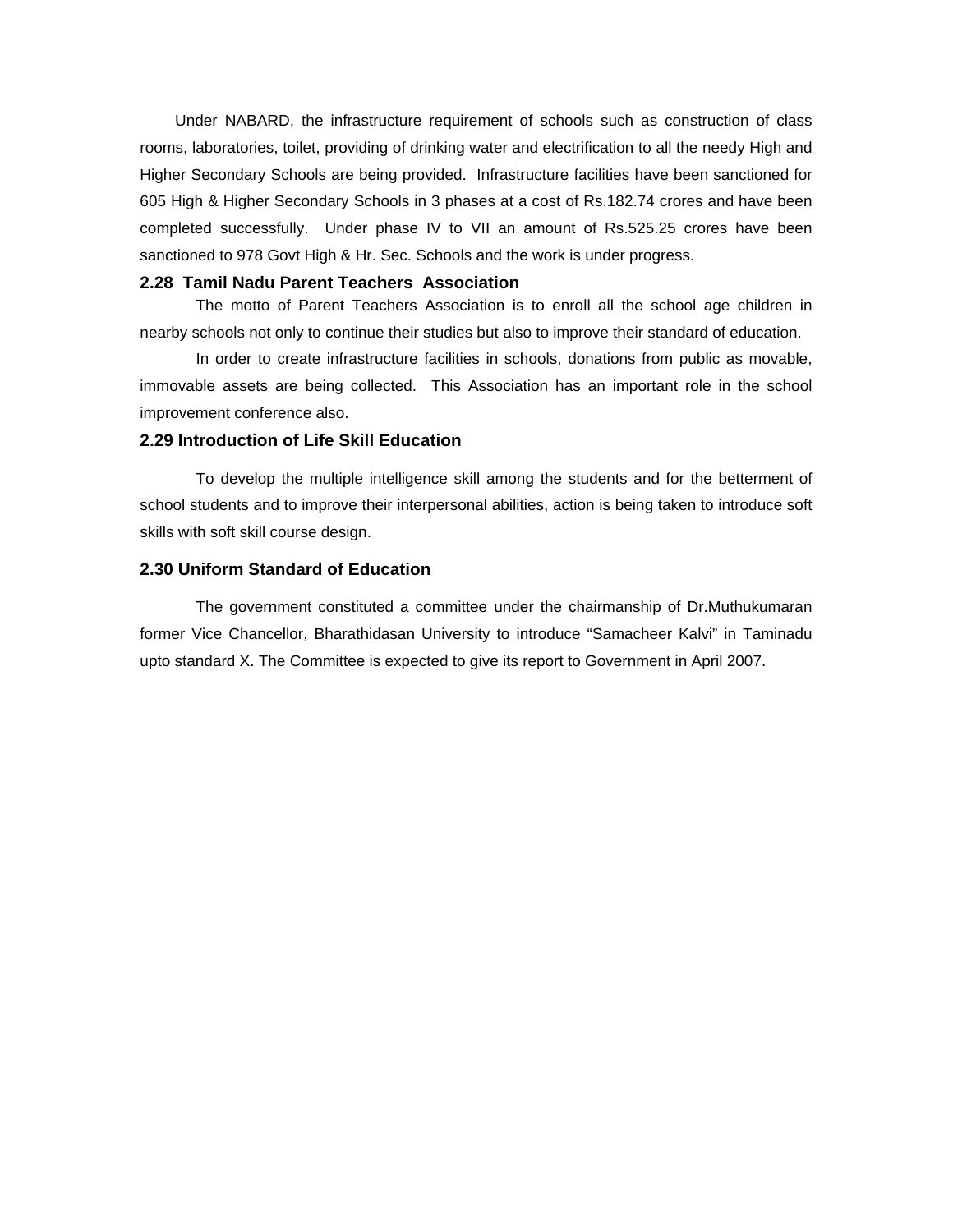## **3. MATRICULATION SCHOOLS**

## **3.1. Introduction:**

Matriculation Schools are Self-financing institutions imparting education through English Medium following the curriculum and Syllabus framed by the Board of Matriculation Schools. These schools were once under the control of the Madras and Madurai Universities. All Matriculation Schools were brought under the control of the School Education Department in 1976. 3538 matriculation schools are now under the Directorate of Matriculation Schools.

## **3.2.Regulation of Matriculation Schools**

The Code of Regulation of Matriculation Schools drafted during 1978 is still in force. To further regulate the functioning of Matriculation Schools the Government have prescribed definite norms with regard to provision of infrastructure facilities for the recognition of Matriculation Schools keeping in view the safety of children.

### **3.3. The Revision of Matriculation Curriculum and Syllabus**

The syllabus of Matriculation schools has been revised and it has come into force as follows :

| Year      | <b>Standards</b>           |
|-----------|----------------------------|
| 2005-2006 | LKG, UKG, I, II, VI and IX |
| 2006-2007 | III, IV, VII and X         |
| 2007-2008 | V and VIII                 |

New Text books for class 10 have been printed by Tamil Nadu Text Book Corporation and distributed to Matriculation/Matriculation Higher Secondary Schools.

## **3.4. Compulsory Tamil Language Learning in Matriculation / Matriculation Higher Secondary Schools.**

 As per Act 13 of 2006 Government have issued orders introducing Compulsory Learning of Tamil language in all Matriculation/Matriculation Higher Secondary Schools from Standard I onwards in a phased manner. Accordingly Learning of Tamil as I language was made compulsory for all students studying in std I in all Matriculation/Matriculation Higher Secondary Schools during the academic year 2006-2007.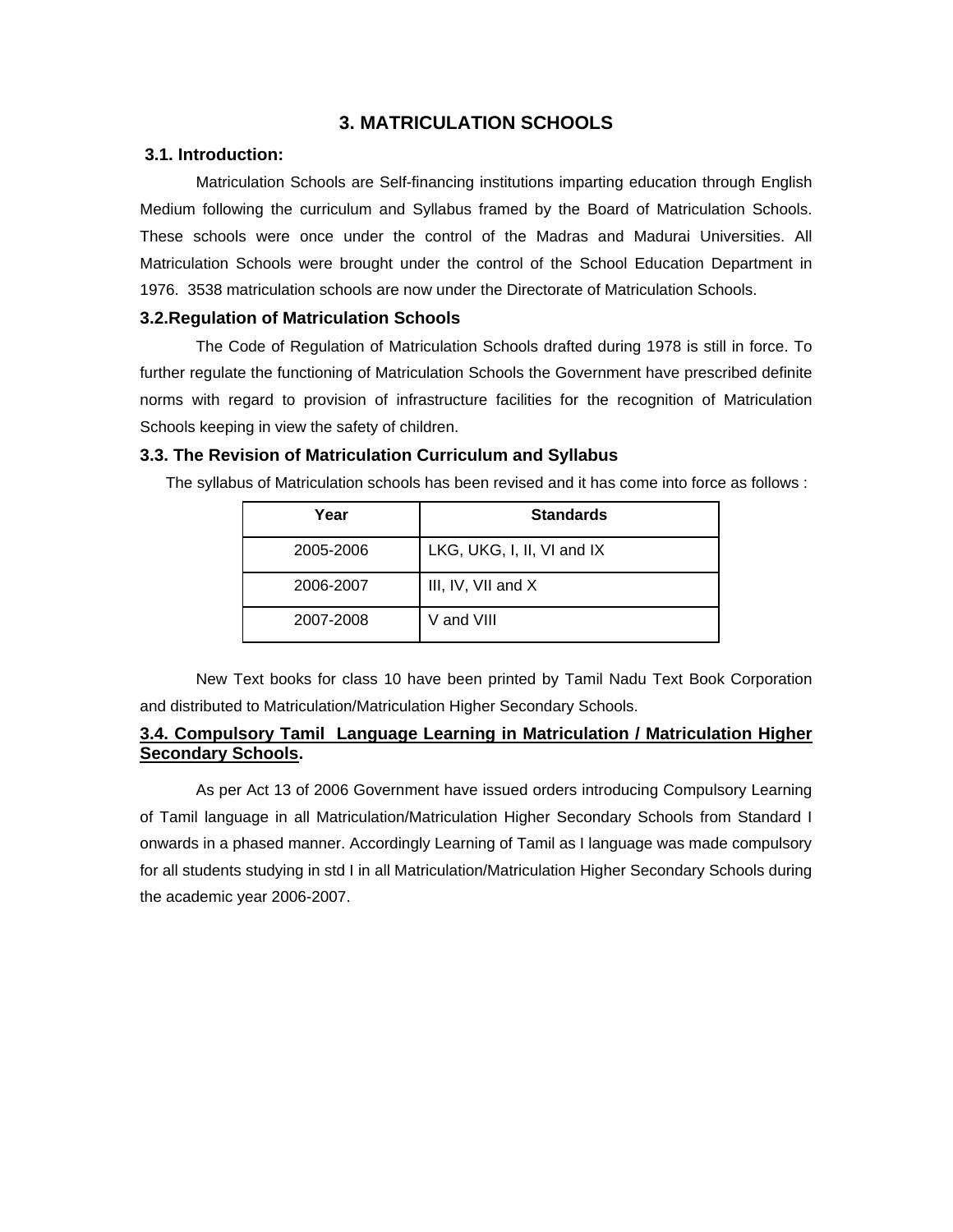## **4. TEACHER EDUCATION, RESEARCH AND TRAINING**

## **4.1.Vision**

The Directorate proposes to plan and implement the following schemes.

- (i) to strengthen the classroom processes in communicative skills in Tamil and English so as to build self-confidence in children in expressing their views.
- (ii) to augment the child friendly methodology of teaching in elementary schools.
- (iii) to bring out the inherent talents of students in Primary and Upper Primary Schools through sports, games, club activities and cultural programmes.

#### **4.2. Quality Improvement**

DTERT has organized in-service training programmes, faculty development programmes, exposure visits, district level and state level seminars, action researches and educational research projects. These activities have strengthened the professionalism of DIET faculty and equipped them to respond to the needs of teachers at the District level.

#### **4.3. Teacher Training Institutes**

 At present there are about 477 teacher training institutes in Tamil Nadu. The intake of DTE students in these institutions is about 32740. The Government quota seats are filled by DTERT through transparent Single Window Counselling system.

 The Teacher Education regulatory body, The SRC, NCTE, Bangalore grants recognition to new TTIs. The detailed list of recognized Private TTIs and their approved intake have been displayed in all the Collectorates, DIETs, CEO Office, DEEO Office for the benefit of the public as well as students.

#### **4.4. Training Programmes**

DTERT organizes in-service training programmes for the professional development of elementary teachers and to update their content knowledge and retool them with the new emerging methodologies for effective classroom transaction. Training schedule has been devised, without affecting teaching learning days.

- i. A six day Annual Refresher Training for ABL Methodology
- ii. CRC Training was organized for teachers of Primary and Upper Primary levels
- iii. Training on Administrative skills and class room supervision to Primary and Upper Primary Head Teachers.

#### **4.5 Induction Training**

DTERT has also planned to organize Induction Training to newly recruited Post Graduate Teachers, BT Teachers, Junior BT Teachers and Secondary Grade Teachers. Through this training, the newly recruited teachers will have the opportunity of updating their content knowledge and design new and innovative teaching learning metholodogies and using Information, Communication Technology (ICT) for effective class room transaction.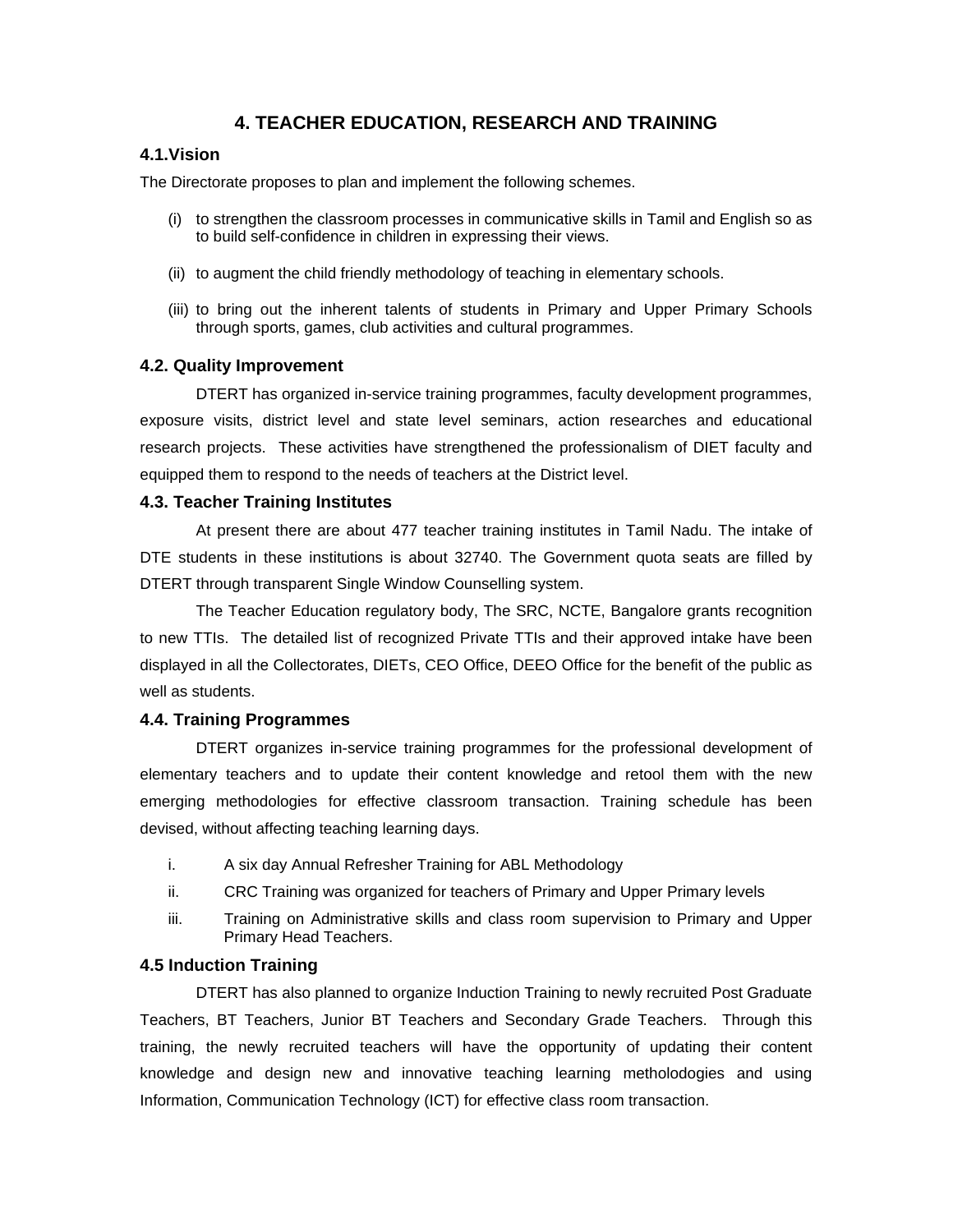## **4.6 Training Programmes planned for the academic year 2007-2008**

In-service training programmes are planned for the teachers of Primary and Upper

Primary levels as follows.

- i. Training on ABL Methodology (Primary level)
- ii. Training on Content and Methodology (Upper Primary level)
- iii. Induction Training for the newly recruited teachers at Primary and Upper Primary levels
- iv. Refresher Training on Disaster Management
- v. Refresher Training on Road Safety
- vi. Refresher Training on IED
- vii. Orientation Training on New Textbooks

Under X Five Year Plan for Teacher Education for the year 2006-2007, the following programmes have been organized at the District level.

| $\mathbf 1$ .    | Theme Specific Training Programmes for Teachers                               |
|------------------|-------------------------------------------------------------------------------|
| 2.               | Action Research                                                               |
| 3.               | Assessment of In-service Training Programmes                                  |
| $\overline{4}$ . | Training on Material Production, Development of Audio<br>and Video Programmes |
| 5.               | Training on Special Education to DIET Faculty                                 |
| 6.               | Training on Branch wise Activities to DIET Faculty                            |
| 7 <sub>1</sub>   | Participation in International; National and Regional<br>Seminars             |

The academic year 2007-2008 comes under XI Five Year Plan. DTERT plans to organize the programmes for strengthening the following areas and build the capacity of teacher educators in the academic year 2007-2008.

- i. Utilizing educational technologies and electronic gadgets for effective academic activities.
- ii. Device special learning packages for students of primary classes to develop effective communicative skills in English and Tamil.
- iii. Reviewing the present system of monitoring and supervision mechanism and providing suggestions for improvement.
- iv. Formulating curriculum, developing learning materials, imparting training for preprimary education for effective implementation.
- v. Implementing Activity Based Learning (ABL) methodology for I to IV classes in Tamil Nadu.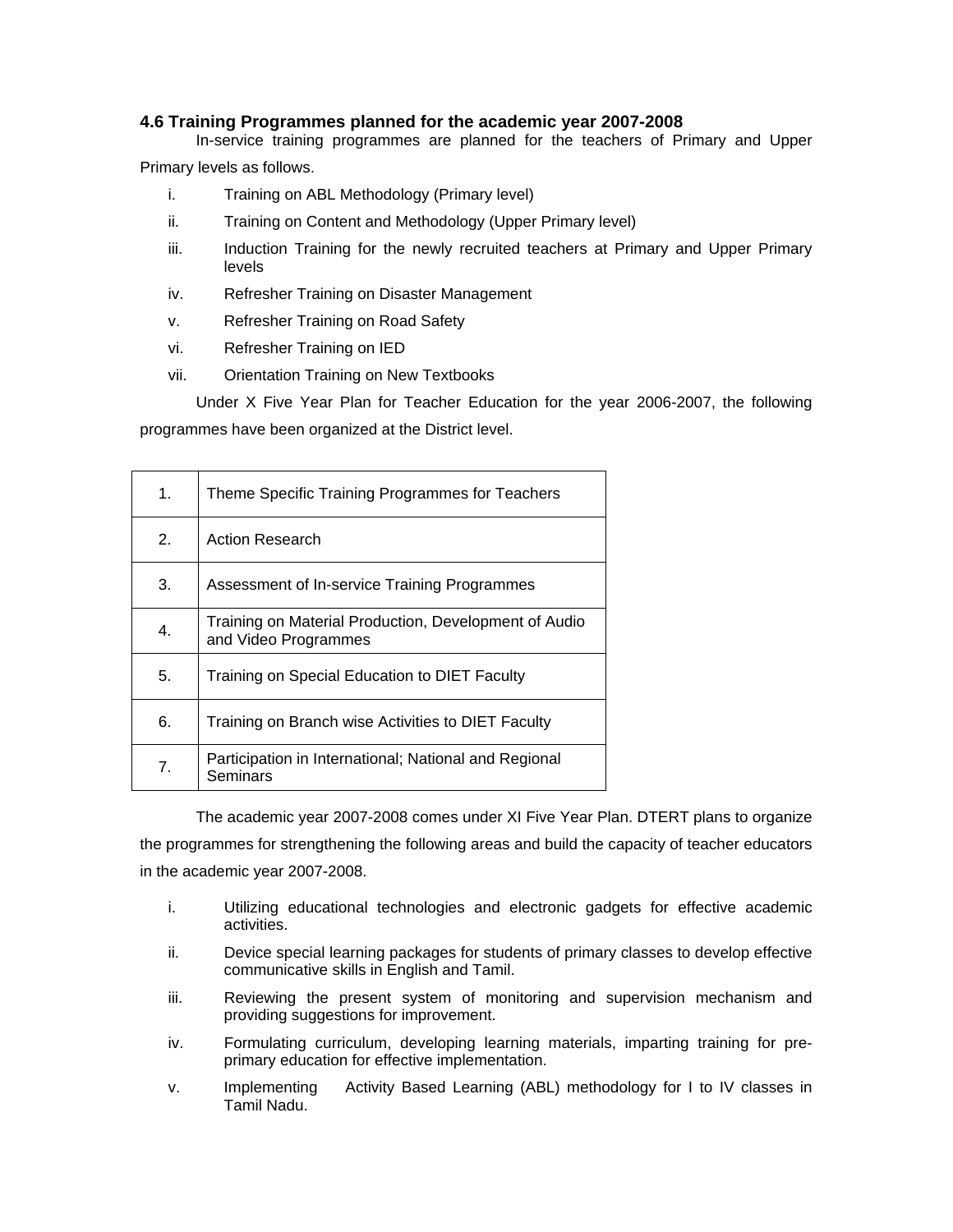#### **4.7. School AIDS Education Programme**

 In collaboration with TANSACS and UNICEF, DTERT organizes school AIDS Education Programme for all schools in Tamil Nadu. The coverage of the programme includes the students of class IX and XI from 9423 schools. During 2007-08 Adolescence Education Programme (AEP) cell would be constituted at District and State Level and Red Ribbon Clubs would be formed in schools. Awareness Programmes for parents in the Village Education Committee would be organized.

## **4.8. EDUSAT and Educational Television Studio**

 Educational Television Studio and its activities form an integral part of DTERT, Chennai. It provides various technological related inputs through audio-visual and EDUSAT Programmes. ETV studio functions as a hub for Educational Technology in the state of Tamil Nadu. 33 Video programmes are recorded and given for telecast to Door Dharshan Kendra Chennai for "Kanbom Karpom" educational telecast.

#### **4.9. Plans for 2007-2008**

 It is also planned to conduct six more script writing workshops. It is also planned to have an audition workshop to select practising teachers with good language and presentation skills. To cope up with the emerging trend in video and animation, a programme of this kind to identify and develop content developers for animation is also planned.

 Initiatives are taken to train the teachers and DIET faculty members in e-learning. Programmes are underway to have an EDUSAT sub hub in the ETV studio, which will be used exclusively by the Directorates such as SSA, DTERT, DSE, DEE, DGE, and DME.

 Intel Teach is a worldwide effort to help both experienced teachers and Pre-Service teachers integrating technology in education to enhance student learning. DTERT in support of Intel Teach has planned and trained 61 Master Trainers. Intel's Information and Communication Technology (ICT) curriculum is matched with DTE curriculum and around 2760 DTE students will be trained in this new method.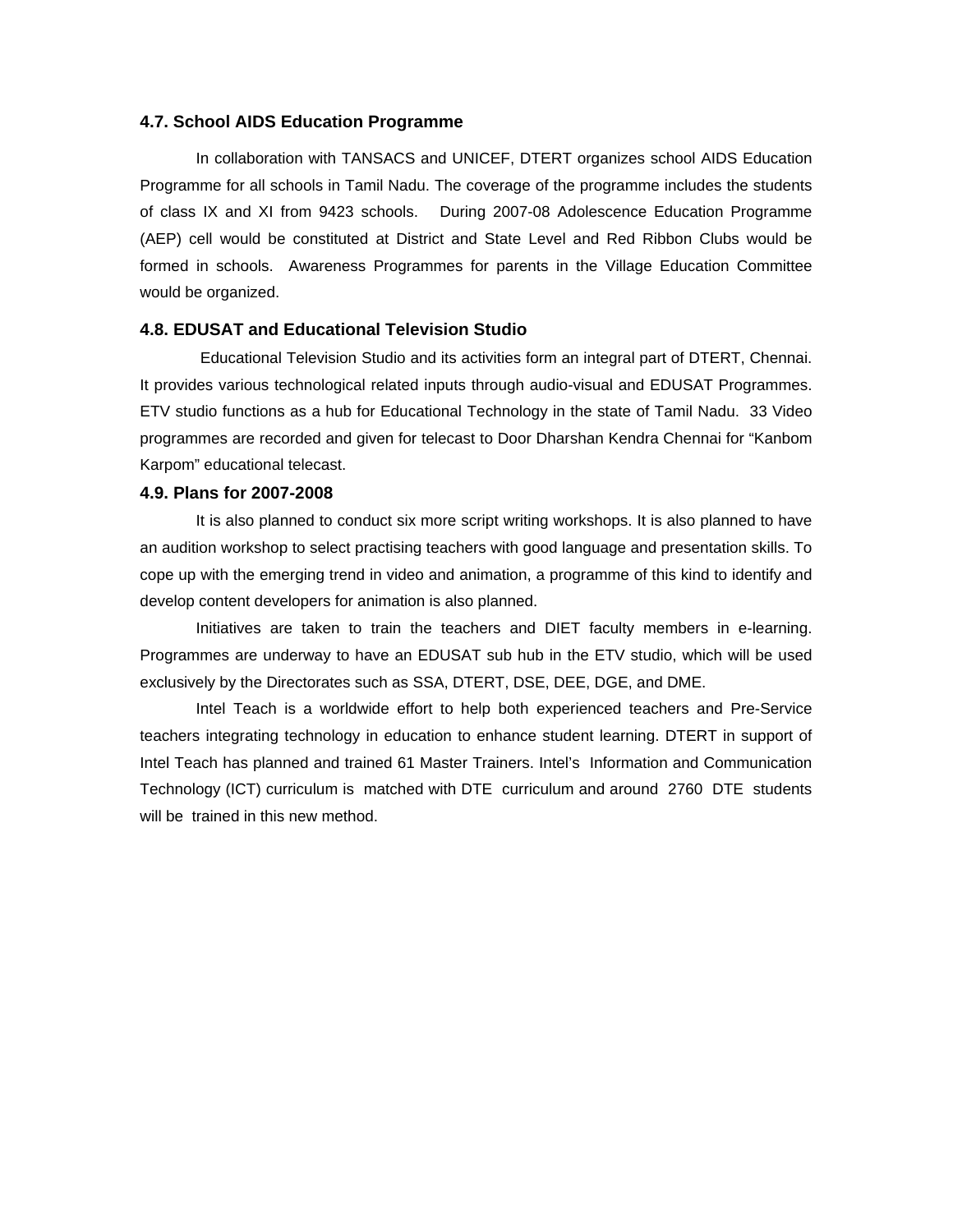## **5. NON-FORMAL AND ADULT EDUCATION**

## **5.1. Introduction**

 The Continuing Education Programme (CEP) is implemented through the respective District Collectors.

 Those who have acquired literacy skills through Total Literacy Campaign and Post Literacy Programme can retain and foster their skills through the Continuing Education Programme. Besides tackling residual illiteracy, this Continuing Education Programme, will also foster Equivalency Programme, Individual Interest Promotion Programme, Income Generation Programme, Quality of Life Improvement Programme etc., to the entire population of the villages in general and the neo-literates in particular.

 Continuing Education Programme has been implemented in Tamilnadu in 30 Disitricts with 12,628 Continuing Education Centres and 1,475 Nodal Continuing Education Centres.

### **5.2. Project for Residual Illiteracy (PRI)**

 Out of the 30 districts in Tamil Nadu, 17 districts where the literacy rate of women is lesser than the State average literacy rate have been identified and the Project for Residual Illiteracy is being implemented to be shared in the ratio of 2:1 by Central and State Governments.

### **5.3. National Institute of Open Schooling**

 It has been proposed to provide education to the neo literates who intend to continue education, equilvalent to the school education system such as level A (III Std.) Level B ( $5<sup>th</sup>$  std.) and Level C (VIII std.) in collaboration with National Institute of Open Schooling. Under this scheme, 5875 beneficiers have been enrolled in the I phase. More beneficiaries are likely to be enrolled this scheme.

## **5.4. Broad Framework of Policy directions for 2007-08**

- 1. Implementing Continuing Education Programme in all the 30 Districts of Tamilnadu.
- 2. Strengthening Continuing Education through rural libraries.
- 3. Skill development through various training programmes.
- 4. Reducing the gender disparity in literacy by implementing Special Literacy Programme for women in the educationally backward districts
- 5. Equivelancy Programme Open Basic Education Programme

## **5.5. New Scheme for 2007- 08**

#### Special Literacy Programme for Women to reduce the gender gap of Literacy in Tamil Nadu.

The State Government have sanctioned implementation of a Scheme called "Special Literacy Programme for Women" in all the Districts of Tamil Nadu. The cost of the scheme is Rupees four crores.

Out of 30 districts, 17 districts which are having less than state average literacy rate has been identified. This scheme is planned to be implemented with Central and State share in the ratio of 2:1. This programme is being implemented in Tamil Nadu benefit 14.48 Lakh Non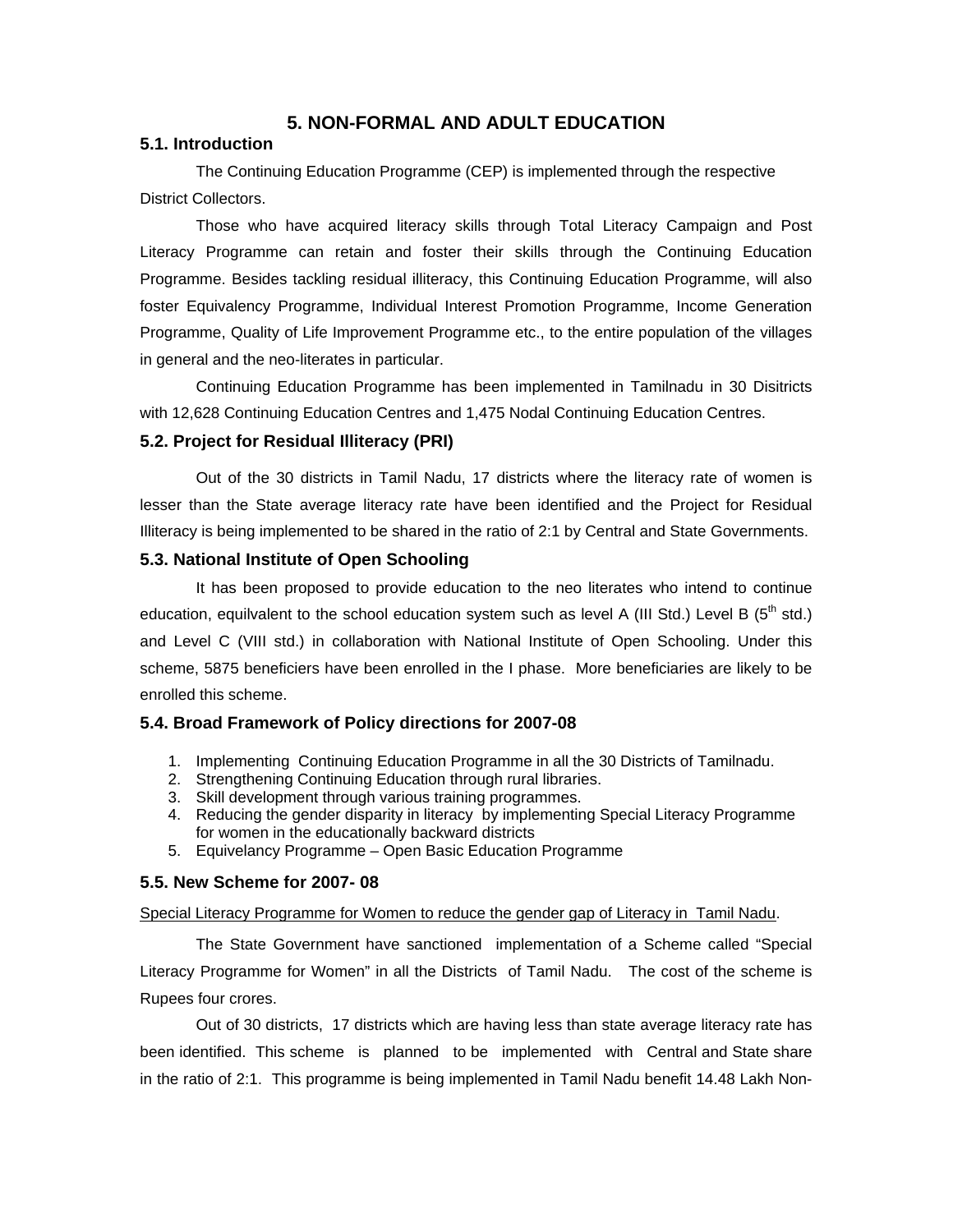literate women with the total allotment of Rs.12.27 Crores jointly by Central and State Governments.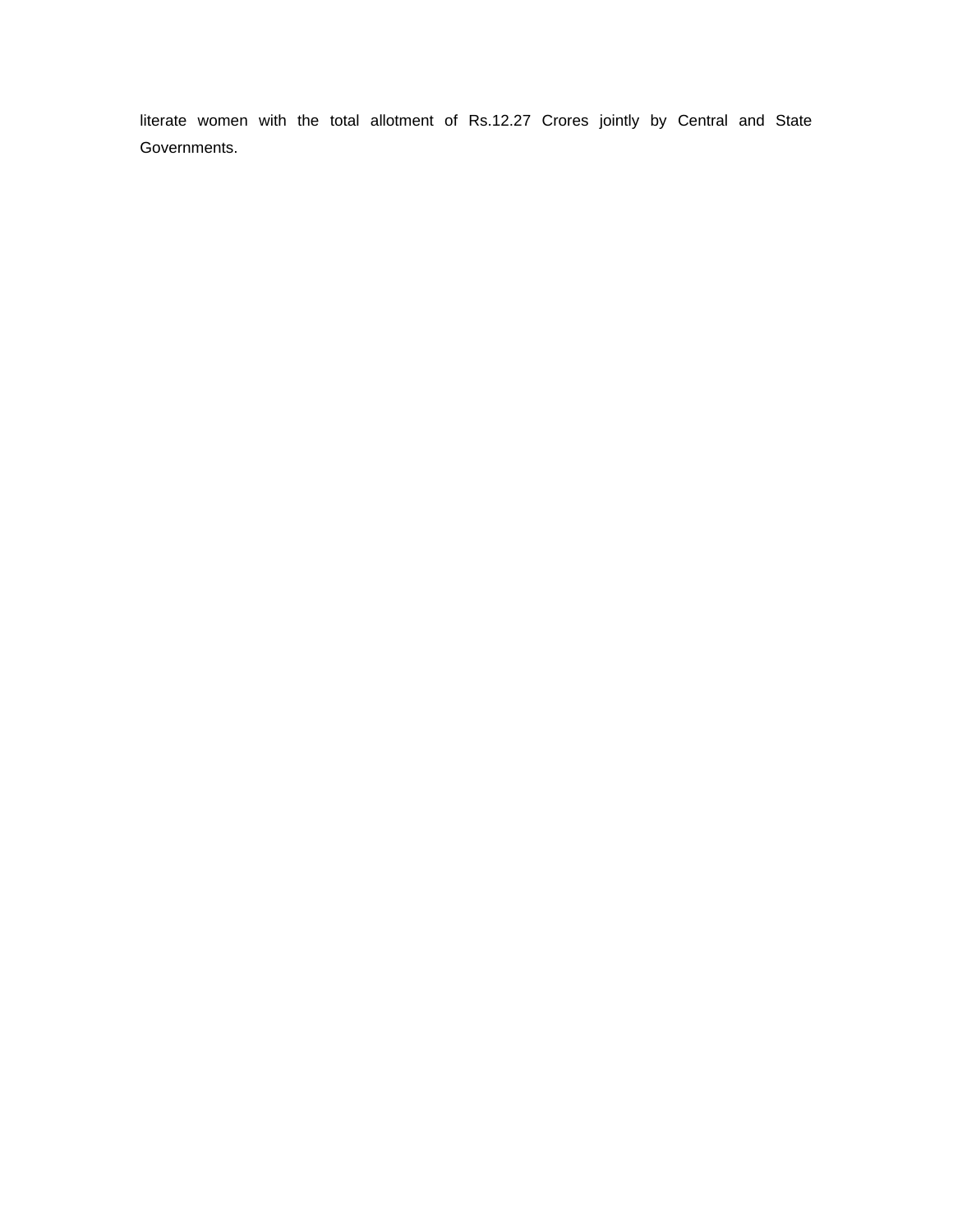## **6. GOVERNMENT EXAMINATIONS**

## **6.1. Introduction**

 The foremost responsibility of the Directorate of Government Examinations is the conduct of school final public examinations and releasing the results in time. This Directorate conducts 33 types of examinations every year. Among these, SSLC and Higher Secondary Examinations are the major examinations.

 SSLC and Higher Secondary Examinations are conducted as per State Board Syllabus, Matriculation and Anglo-Indian school final examinations are conducted as per the respective syllabus. Apart from the above examinations, examination for Diploma in Teacher Education and Government Technical Examinations (other than Commerce subjects) are also conducted.

| Examinations   | No. of     | No. of     | Passed     |
|----------------|------------|------------|------------|
|                | Candidates | Candidates | percentage |
|                | appeared   | Passed     |            |
| Higher         | 522435     | 389244     | 74.5       |
| Secondary      |            |            |            |
| S.S.L.C.       | 726934     | 563849     | 77.6       |
| Matriculation  | 98250      | 88428      | 90.0       |
|                |            |            |            |
| Anglo - Indian | 4689       | 4426       | 94.4       |
| Examination    |            |            |            |

**6.2. Result analysis for the examination held in March 2006** 

 Special supplementary public examinations are conducted in the month of June for the students failing in one or two or three subjects in S.S.L.C. and Higher Secondary Examinations held in March, so as to enable them to join Higher Educational Courses immediately without wasting one whole academic year.

#### **6.3. Website**

An exclusive web-site for this department with the address www.tn.gov.in/dge is in place for displaying the details such as Time-Table, Format of Application Form, fees for duplicate certificate and C.C.M. in respect of various examination conducted by this department. For the benefit of the student community, previous year question papers of Higher Secondary and SSLC Public Examinations have been hosted in this department's website.

#### **6.4. National Talent Search Examination**

 This examination is being conducted on behalf of the NCERT to select students studying in 10<sup>th</sup> std for awarding scholarship for higher education. In addition to that, during 2006, National Talent Search examination for selecting students studying in  $8<sup>th</sup>$  std has been conducted for the first time, wherein about 24855 students appeared from Tamil Nadu.

#### **6.5. Schemes implemented during the year 2006-07**

1) Consequent on the revision of the syllabus for the Higher Secondary Course, the minimum requisite marks for a pass have been revised as 030 out of 150 for Theory and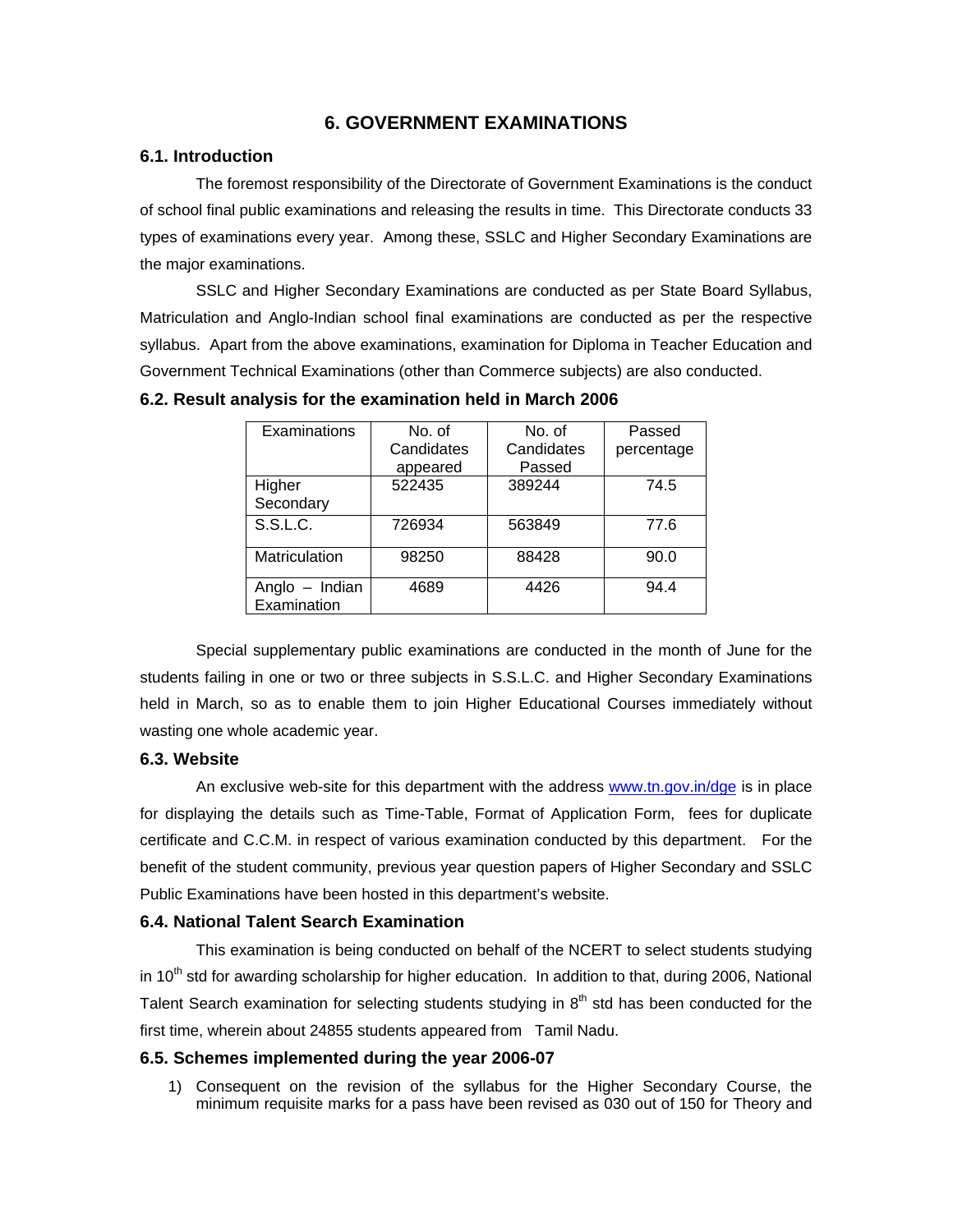040 out of 050 in Practical, in the subjects involving both Theory and Practical, in effect from March 2007 examination. Earlier, the minimum for a pass was 040 out of 150 for theory and 030 out of 050 for practical.

2) Remuneration payable to the teachers staff engaged in conduct of examination, valuation and tabulation has been enhanced.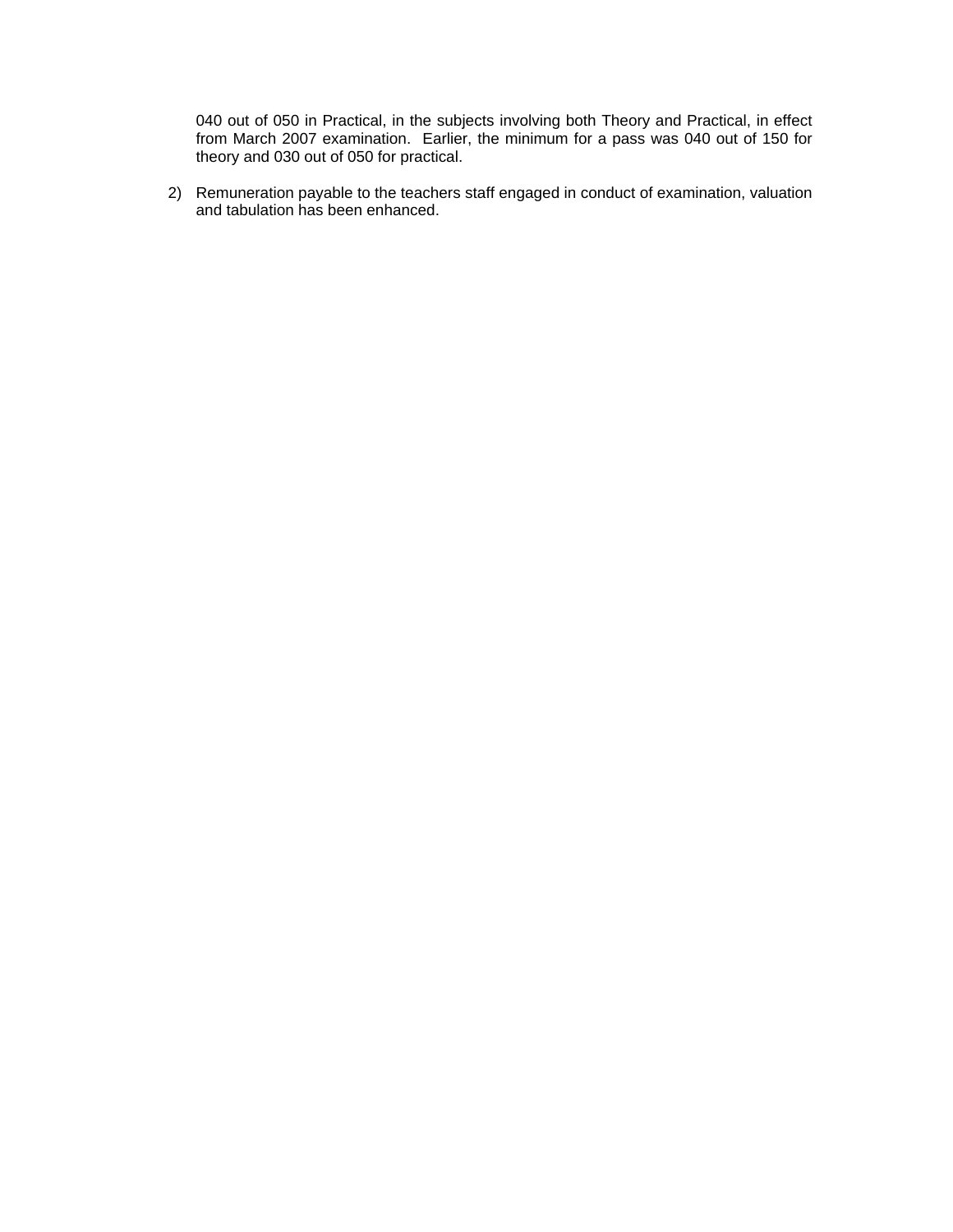# **7.TEACHERS RECRUITMENT BOARD**

## **7.1. Introduction**

 The Teachers Recruitment Board was constituted in the year 1987 as a semi autonomous body with the objective of selecting Teachers with aptitude and ability, for Government Schools. Since its inception, Teachers Recruitment Board has recruited around 58000 College and School Teachers. In 2006-07, nearly 4500 Teachers have been recruited.

## **7.2. Plans for 2007-08**

i) Recruitment of Graduate Assistants for School Education Department.

 Government have directed the Teachers Recruitment Board to assist School Education Department in recruitment of 7979 Graduate Assistants by adopting Employment Exchange seniority.

ii) Recruitment of Lecturers for Government Arts and Science Colleges.

 Government have directed the Teachers Recruitment Board to recruit 1020 posts of Lecturers in Government Arts and Science Colleges. Applications have been collected and processed.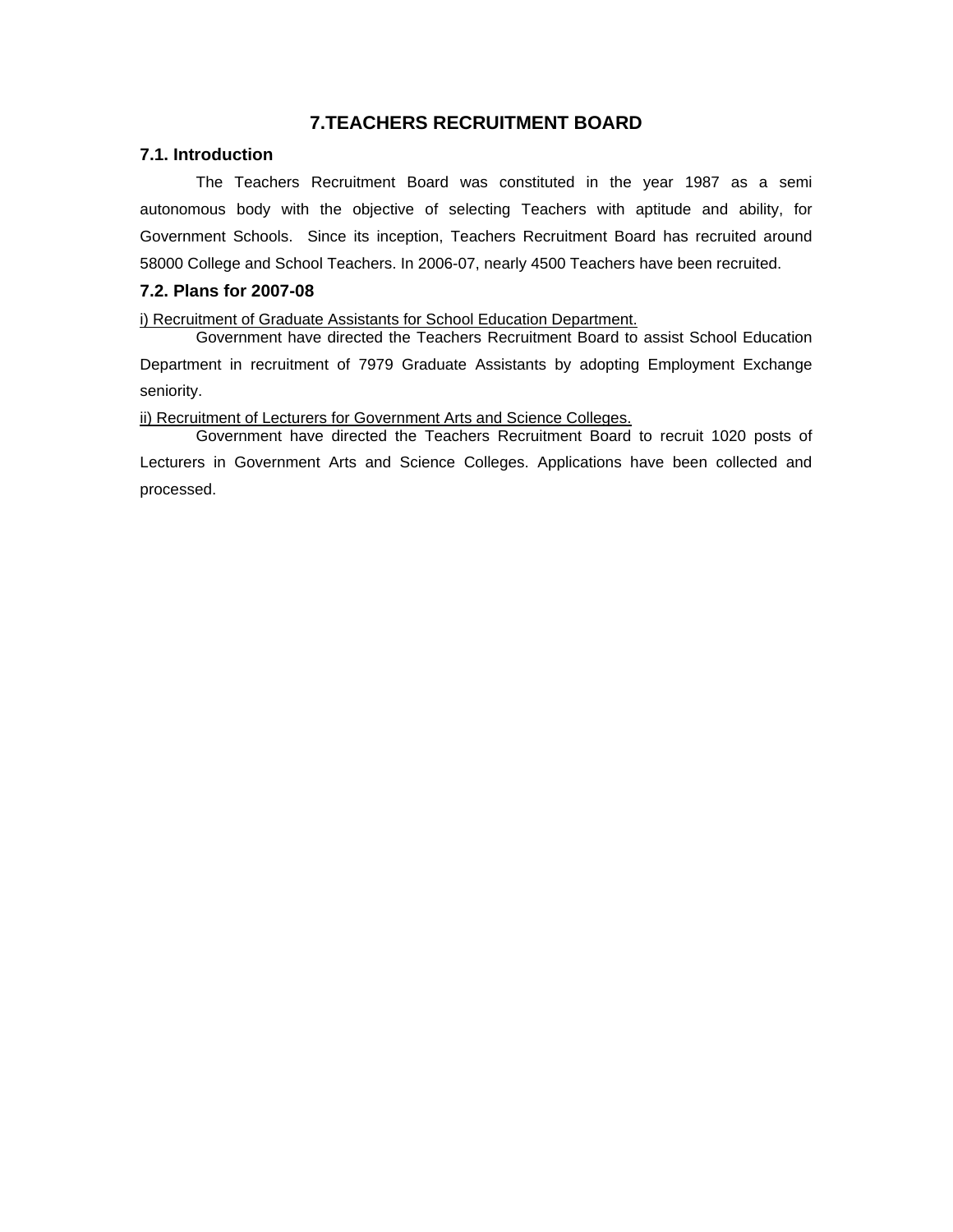# **8. TAMIL NADU TEXT BOOK CORPORATION**

## **8.1. Introduction**

 Tamil Nadu Text Book Corporation was established in the year 1970. The object of this corporation is to print and supply quality text books to students in Tamil Nadu and Union Territory of Pondicherry.

## **8.2. Printing of Text Books**

- (i) Text book for  $1<sup>st</sup>$  to  $12<sup>th</sup>$  Standards of State Board Schools.
- (ii) Text books for  $10^{th}$  Standard in Matriculation and Anglo Indian Schools.
- (iii) Text books and Readers for minority language students in  $1<sup>st</sup>$  to  $10<sup>th</sup>$  Standard and language readers for +1 and +2 students.
- (iv) Vocational Text books for +1 and +2 students.
- (v) Source book for Diploma in Teacher Education.
- (vi) Text books for Environmental Education for VI to XII Standards.
- (vii) Special guides for  $10<sup>th</sup>$  and  $12<sup>th</sup>$  Standard student of Adi-Dravidar Backward Classes and Most Backward Classes schools besides notebooks.
- (viii) Question Bank / Model Question Bank

## **8.3. Free Supply of Text Books**

All the students studying in  $1<sup>st</sup>$  Standard to  $12<sup>th</sup>$  Standard in Government, Government Aided schools including self financing sections in Aided Schools are supplied with Text books free of cost. The scheme has been extended to students studying in recognised self-financing institutions recognised by Tamil Nadu Government adopting the State Syllabus and Tamil as Medium of instructions

 The Tamil Nadu Text Book Corporation has supplied Text Book free of cost for the benefit of Tamil students in other states as detailed below.

| SI.            | Name of the States           | Total No. of | Value       |
|----------------|------------------------------|--------------|-------------|
| No             |                              | Copies       | Rs. P.      |
| 1 <sub>1</sub> | Mumbai Municipal             | 19575        | 2,84,525.00 |
|                | Corporation, Mumbai          |              |             |
| 2.             | <b>Delhi Tamil Education</b> | 10100        | 1,45,325.00 |
|                | Association Registered,      |              |             |
|                | Delhi                        |              |             |
| 3.             | Ahamedabad Municipal         | 1025         | 14,897.00   |
|                | Corporation, Ahamedabad      |              |             |
| 4.             | Tamil Alykya Sangam,         | 815          | 11,605.00   |
|                | Ernakulam, Cochin, Kerala    |              |             |
| 5.             | Andaman Nichobor             | 5075         | 81,046.00   |
|                | Administration, Port Blair   |              |             |
|                | <b>Grand Total</b>           | 36590        | 5,37,398.00 |
|                |                              |              |             |

The Corporation also sells note-books in the open market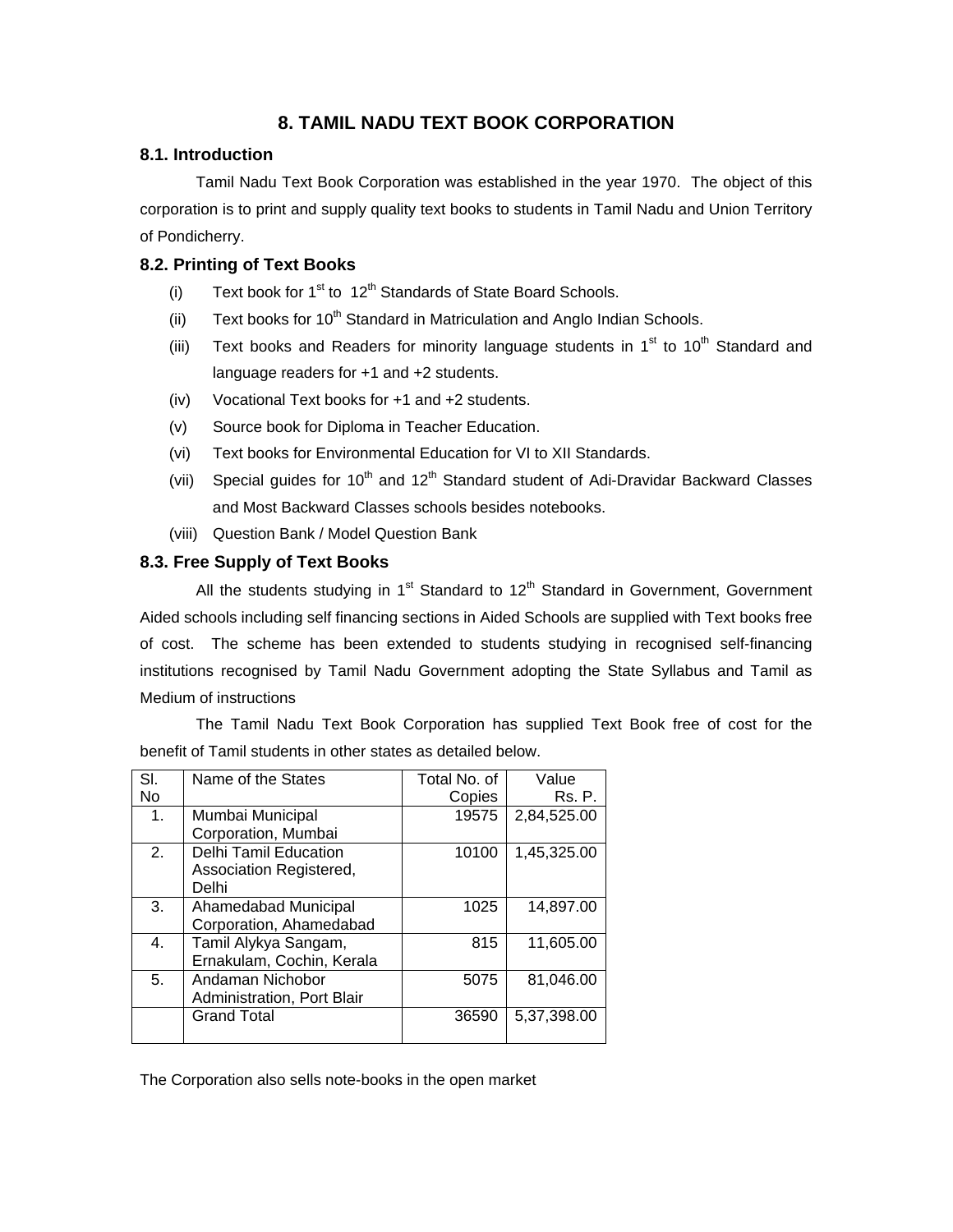## **9. PUBLIC LIBRARIES**

#### **9.1. Introduction**

 The vision is to promote library movement as people movement enabling life-long self education

 Public Libraries are established in Tamil Nadu under the provisions of the Tamil Nadu Public Libraries Act, 1948. At present 3755 libraries in various categories as detailed below are functioning in the State.

| (1) | State Central Library (Connemara<br>Public Library |      |
|-----|----------------------------------------------------|------|
| (2) | <b>District Central Libraries</b>                  | 30   |
| (3) | <b>Branch Libraries</b>                            | 1567 |
| (4) | Mobile Libraries                                   | 12   |
| (5) | <b>Village Libraries</b>                           | 1492 |
| (6) | Part – time Libraries                              | 653  |
|     | Total                                              | 3755 |

## **9.2. Achievements of the Department during 2006-07**

- (i) 739 Village Librarians working in the Local Library Authorities on a consolidated Pay of Rs.1500/- have been brought into regular time scale as Librarian Grade III.
- (ii) 739 Village Librarians have been promoted as Grade III Librarians and posted in various libraries by adopting counselling method for the first time in the Department during November, December 2006.
- (iii) The Old Building of Connemara Public Library has been renovated by archaeological Department without any change to its antique, at a cost of Rs.1.28 Crore and it has been dedicated to the Public on 22.11.2006.
- (iv) The maximum number of copies of Tamil Books purchased for Libraries has been enhanced from 750 to 1000.

#### **9.3. Connemara Public Library, Chennai.**

 The Connemara Public Library, Chennai is functioning as State Central Library. It is one of the four National Depositary Libraries in India under Delivery of Books (News Papers and Periodicals) Act, 1954 which receives a copy of all books, Newspapers and Periodicals published in India free of cost. It also serves as a Depository Centre for UNESCO as well as Asian Development Bank Publications. It has a collection of 6.14 lakhs of books. The services of the Connemara Public Library has been fully computerised.

#### **9.4. Digitalization of Library**

 To preserve the old and rare books in compact discs (CD), separate section with 2 scanner is functioning in Connemara Public Library. The digitalisation includes new papers and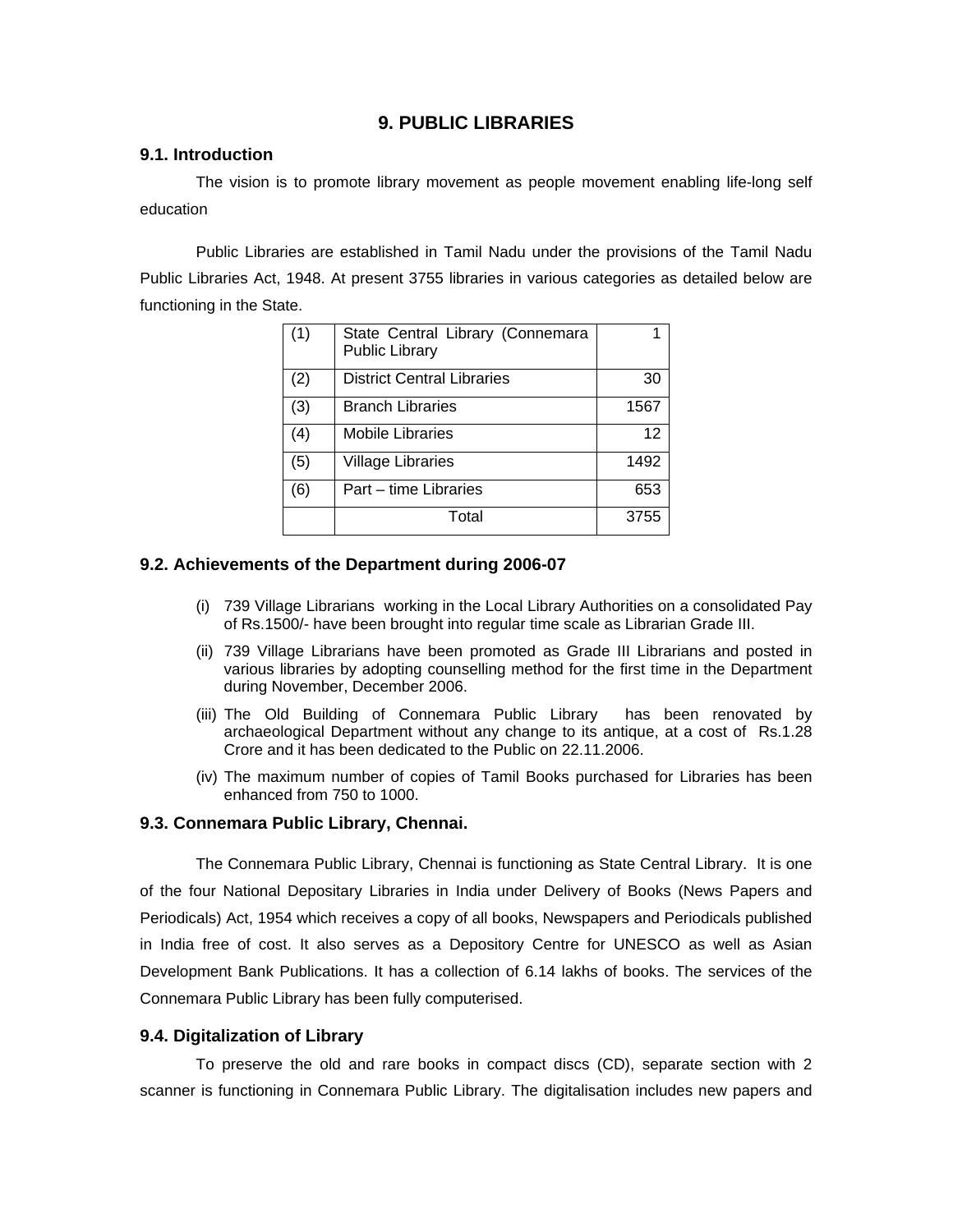old collections of Connemara Public Library. The work relating to Preservation of old and rare collections of Connemara Public Library in CD form is also being carried out under in Tirumala Tirupathi Devasthan SV Digital Library Project using 6 Scanners separately

#### **9.5. News Letter**

On behalf of the Public Libraries Department, a quarterly magazine **"POTHU NOOLAGA CHEITHI MADAL**" is being published since 1996. Developmental activities of the Department and information about library movement are highlighted.

#### **9.6. Vasakar Vattam (Readers' Forum)**

 In order to make the library movement as public movement and to develop the reading habits among the Public, a forum called **"VASAKAR VATTAM"** is formed for each and every library comprising of educationists, readers and local prominents. This Forum is conducting Book Introduction / Literary Lectures, etc., periodically.

#### **9.7. Raja Rammohun Roy Library Foundation assistance**

 The Raja Rammohun Roy Library Foundation, Kolkata is an autonomous organisation functioning under the control of Ministry of Culture, Government of India. The Foundation is rendering financial assistance under matching and non-matching assistance to the States for developing library service. The Public Libraries Department in Tamil Nadu is availing the matching assistance of Rs. 200 lakhs every year from the Foundation. Last year Rs.200 lakhs was received as matching assistance

#### **9.8. Civil Services Study Circle**

 For the benefit of the downtrodden and weaker sections and provide the youth a chance to participate in the Competitive Examinations conducted by various organizations such as the Banking Recruitment Board, Railway Recruitment Board, Union Public Service Commission, Tamil Nadu Public Service Commission, etc. "Civil Service Study Circle" has been started in 150 Libraries including District Central Libraries and Libraries located in Municipal areas.

#### **9.9. Book Exhibition**

 In order to develop reading habits among the public, a permanent book exhibition has been started at Connemara Public Library, Chennai during the year 2004. Based on its success, in other places, Book Exhibitions are being conducted in the District Central Libraries every year during the celebration of National Library Week in the month of November, with the assistance of Book Sellers/Publishers.

#### **9.10. Modern State Library**

 Current science books, new publications, Historical works as well as reference books still remain beyond the reach of common man and poor students and therefore, to ensure their easy